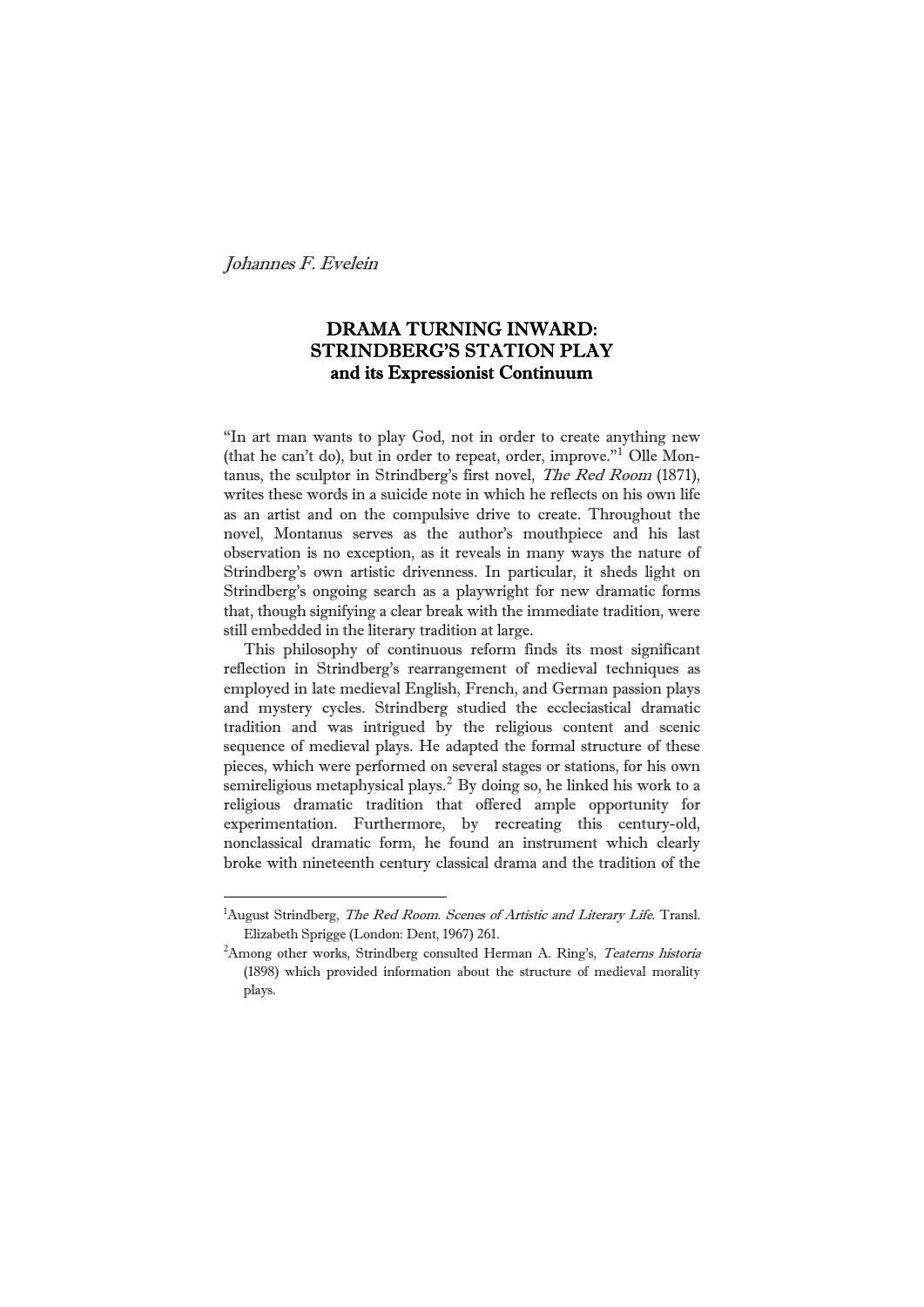well-made play. What emerged was a radically modern revival of a tried technique: the Station Play.

 The objective of this study is to examine the interplay between form and content in the Station Play, a genre which surprisingly has not been subject to the critical review it deserves. Though it is true that scholars such as Walter Sokel, Peter Szondi, Paul Stefanek, and Helmut Vriessen have discussed certain aspects of this primarily expressionistic genre, much work remains to be done in evaluating the origin, formal principles, and various manifestations of the genre. The need for this becomes especially apparent when one considers the infrequent references to this genre in comprehensive studies on expressionist literature: an example which may come to mind is J.L. Styan's otherwise excellent three-volume Modern Drama in Theory and Practice (1981), in which there is no mention of the station play, despite the fact that Styan dedicates several chapters to German Expressionism in the theater in general and to August Strindberg  $(1849-1912)$  as forerunner of Expressionism in particular. In this inquiry, the station play will be analyzed in light of the pervasive influence of August Strindberg's dramatic experiments with this new genre. The paper discusses Strindberg's rationale for creating a new dramatic form and examines his methodology. It contrasts the station play's revolutionary novelty with classical drama and studies its main characteristics. Special attention is given to the hypersubjective perspective enabled by the centralized position of the main character, the secondary characters' subordination to the main character, the sequential organization of the scenes, and the network of leading motifs. The paper furthermore applies the genre's defining criteria to a number of German expressionist station plays and juxtaposes the Strindbergian play to its German counterpart.

### The Turning Inward of Theater

Strindberg's adaptation of medieval religious plays is apparent in some of his earlier works, for instance Lucky Per's Journey and The Keys to Paradise. But in 1898, recovered from his well-known "Inferno crisis,"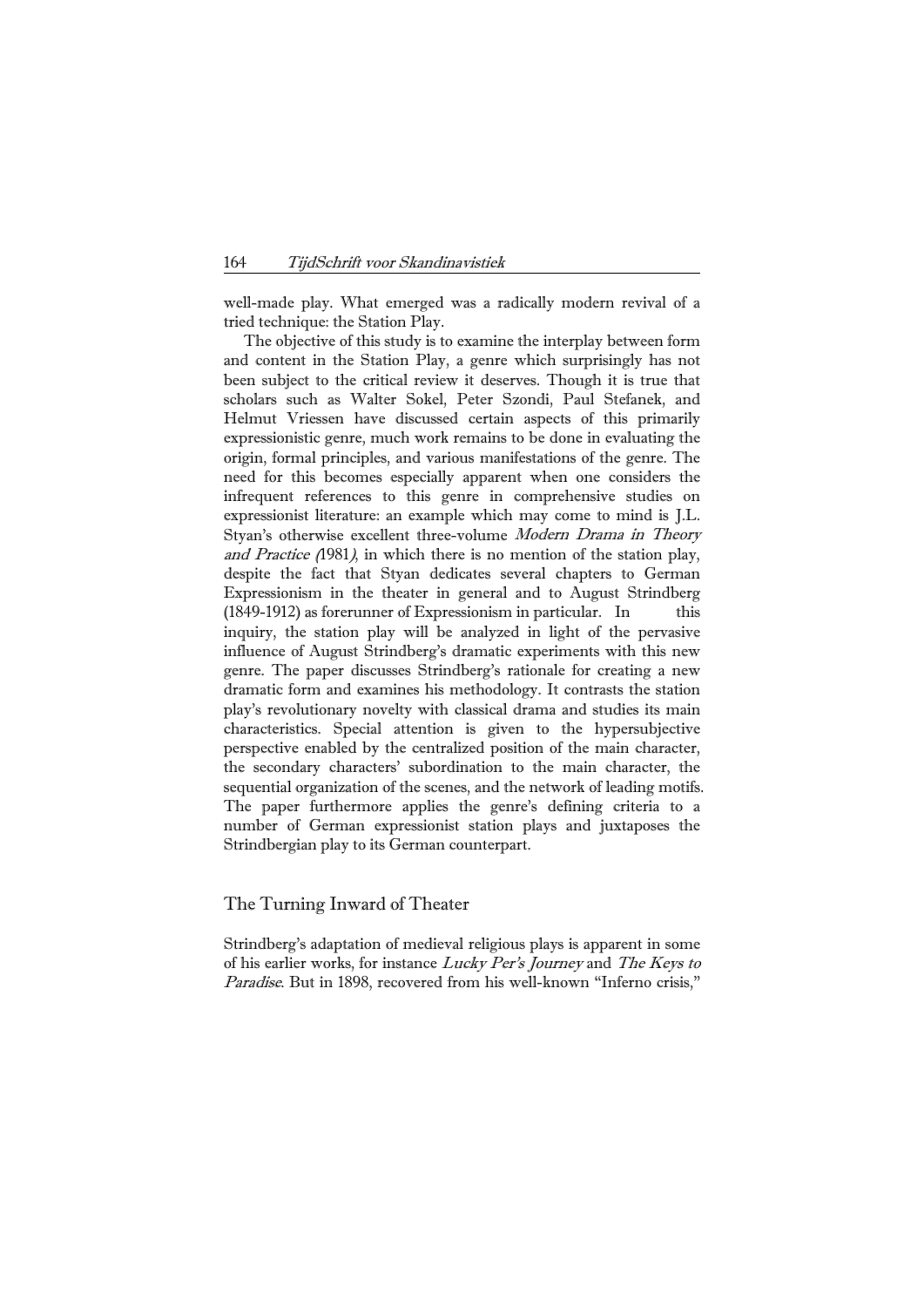he wrote a play that came to be looked on as the matrix for the genre of the station play: To Damascus I. Together with his later plays <sup>A</sup> Dream Play and the lesser known, even esoteric, The Great Highway, it gives the dramatic shape for this new genre, introducing a dramatic technique that would suit the changed subject matter—the isolation and analysis of the individual—better than traditional drama. Strindberg had arrived at the conviction that classical drama was rapidly becoming obsolete, in that it was unable to facilitate the psychological study of man, whose complex inner life had started to be unveiled by psychoanalysis. Therefore, his drive to find a new dramatic vehicle is explained by his urge to develop a format which would enable him to focus on internal conflict. Drama now begins to assume a new role as the externalization of the character's inner world, thus facilitating a new kind of theater: "a theatre with no 'outside', a theatre sufficient to itself and freed from the tyranny of  $\left[\ldots\right]$  external reality.<sup>"[3](#page-2-0)</sup>

Drama has long been considered the most objective genre, $4$  in that the dramatic development is based on dialogue, an exchange of rational thoughts in a dialectical process. Thus Strindberg's attempt to compose a subjective drama to express his inner struggles is often regarded as an attack on drama itself, and his new form is regarded as anything but dramatic. Yet in his analysis of expressionist drama, Ludwig Marcuse already in 1924 argued that "there are no undramatic plays: all literary works that are founded upon speaking and acting Ichs are plays."[5](#page-2-2) In this context, Christopher Innes also points out that the criticized undramatic nature of expressionist drama as a whole derives from its high level of abstraction. In his view, however, this negative evaluation is "mainly based on reading the plays in literary form. But with their relegation of dialogue to a minor role, these are not so much

<span id="page-2-0"></span><sup>&</sup>lt;sup>3</sup>Peter Nicholls, *Modernisms. A Literary Guide* (Berkeley: University of California Press, 1995) 156. 4

<span id="page-2-1"></span><sup>&</sup>lt;sup>4</sup>Among others, Gero von Wilpert points out the importance of the "objektivierte" Darstellung auf der Bühne" as one of the characteristics of drama. Gero von Wilpert, Sachwörterbuch der Literatur (Stuttgart: Kröner, 1969) 183.

<span id="page-2-2"></span><sup>&</sup>lt;sup>5</sup>Ludwig Marcuse, "Das expressionistische Drama," Weltliteratur der Gegenwart: Deutschland Teil II. (Berlin: Franz Schneider, 1924) 137.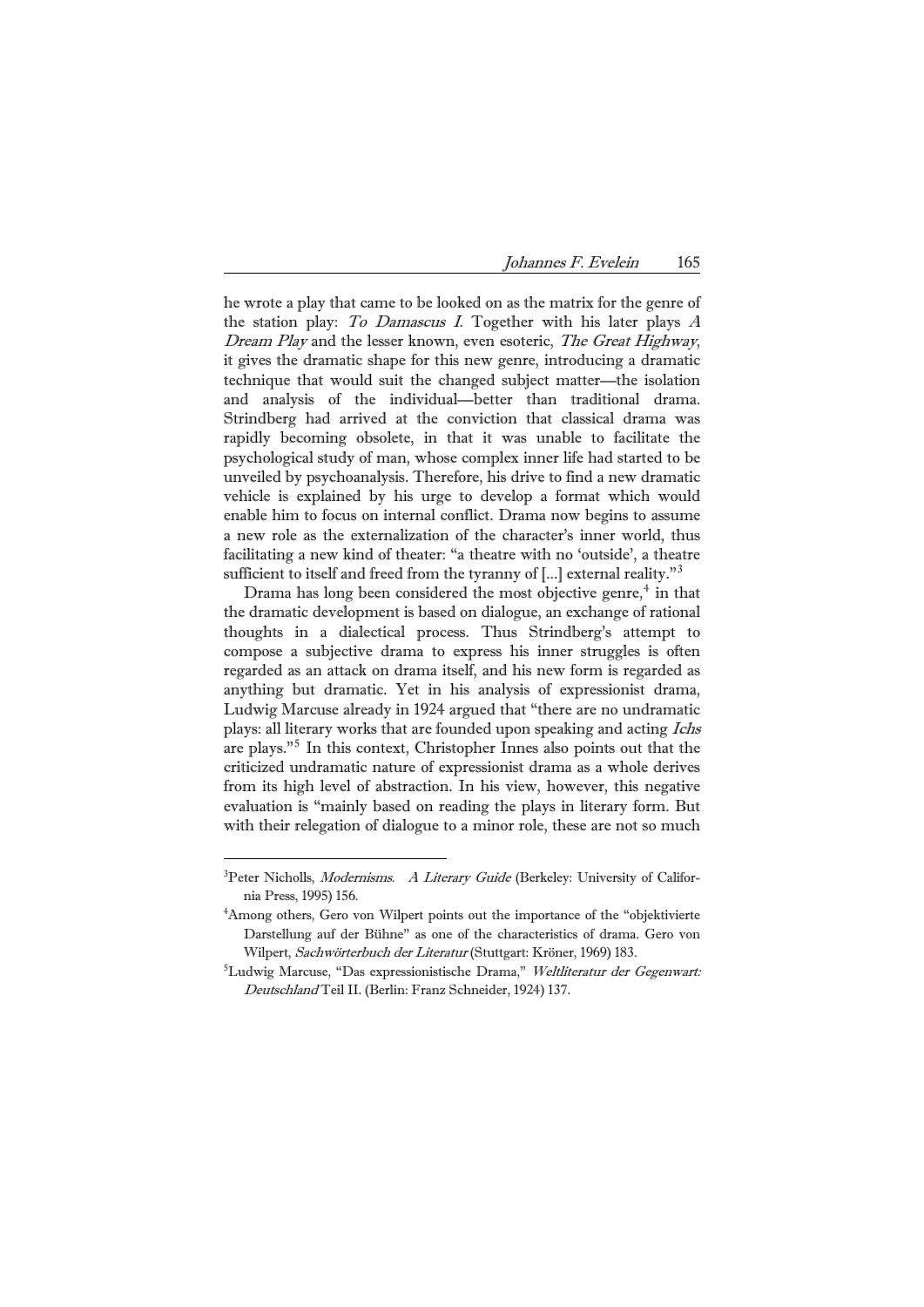texts as deliberately incomplete scripts. They should be seen as a framework for mime accompanied by exclamations."<sup>[6](#page-3-0)</sup> Thus, the dramatic quality first becomes evident on stage. In defense of the station play as the continuation of a "dramatic" tradition, it must be pointed out that this new genre does not entirely abandon the dialogical (i.e. dramatic) structure, but rather internalizes the dialogue in which the antagonists are aspects of the torn self.

### From Station to Station

È,

Strindberg searched for a form in which he could examine the self, show its multitude of often conflicting thoughts, expose it to different situations, and analyze the outcome of the confrontation. His first step was to establish the main character as the basis for all action, focussing on the main character's worries, fears, and inferiority complex, while disregarding the development of an intriguing story. Essentially, the main character's psychological struggle becomes the plot. These two most important characteristics of the station drama—the centralization of the main character and the fading of a traditional plot—mark the emergence of the "Ich-Drama," a category first defined by the literary critic Bernhard Diebold and translated, or rather given a new English name, by J.M. Ritchie as "egocentric drama."[7](#page-3-1) Because the dramatic action evolves entirely around the main character, the drama offers a solipsistic perspective. The stage becomes the visualization of the main character's imagination; everything that exists in his inner world appears on stage. In its absence of attention to society and the details of the exterior world, this is a radically anti-realistic position. However, Strindberg claims the dramatic scenery to be more real than the world of everyday life, as it includes both the conscious and the transcendental world of the unconscious. In a letter to Gustaf af

<span id="page-3-0"></span><sup>&</sup>lt;sup>6</sup>Christopher Innes, Avant Garde Theatre 1892-1992 (London: Routledge, 1993)

<span id="page-3-1"></span><sup>42-3.&</sup>lt;br><sup>7</sup>J.M. Ritchie, *German Expressionist Drama* (Boston, 1976) 64.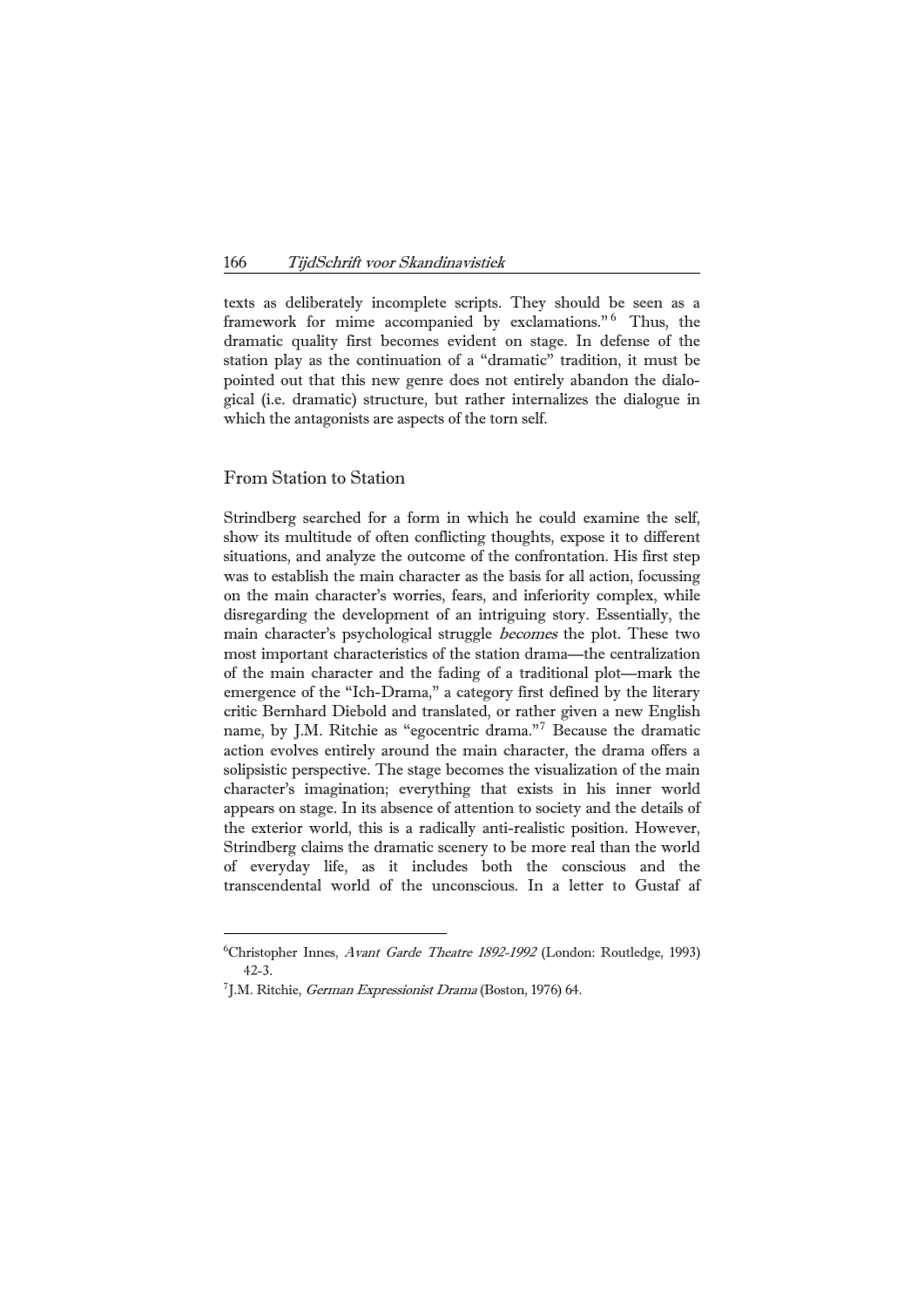Geijerstam, Strindberg speaks of a "frightening Half-Reality," [8](#page-4-0) a twilight zone in which reality and dream world are interwoven. This world exists by the grace of the main character, which means that even the "antagonists" originate in his own imagination.

For example, To Damascus I has only one main character, den Okände, the Stranger, whose life is the subject matter of the play. He is not a well-balanced character whose actions are strictly logical, but rather, as Strindberg puts it, a "conglomerate" of psychological configurations. The play does not only describe the search of a man for his identity, a *stranger* trying to reach an understanding of himself and his interaction with his surroundings; it rather signifies the departure from a static existence without the sincere belief to ever reach a final destination. Therefore, it is, to use a term which Una Chaudhuri coined, a prime example of a "geopathological" state, a tragic indulgence in the sensation of placelessness and estrangement.<sup>[9](#page-4-1)</sup> The station play conveys the notion of non-belonging and serves as a new, powerful metaphor of exile.

 To Damascus I is not a monodrama, a play in which only one character speaks. The Stranger confronts other characters who cross his path of self-analysis, but these characters do not develop independently of the Stranger. They are created through his inner eye and are consequently aspects of his mind. This implies that all dialogues between the Stranger and the other characters, the Lady, the Doctor, the Beggar, are actually monologues, self-reflections of the Stranger, that are projected outside himself into the other characters. Thus the Stranger "creates" the other characters in order to confront himself with certain aspects of himself that they embody. Without the Stranger, the other characters cease to exist; he is the cardinal point of the play, a play whose only limitations are his inner space. This signals a clear

<span id="page-4-0"></span><sup>8</sup> See also Egil Törnqvist, "Strindberg and the Drama of Half-Reality: An Analysis of To Damascus I". Strindberg and Modern Theatre (Stockholm: Strindbergssällskapet, 1975) 119-151. 9

<span id="page-4-1"></span> $^{9}$ Una Chaudhuri, Staging Place. The Geography of Modern Drama (Ann Arbor: University of Michigan Press, 1995) 13.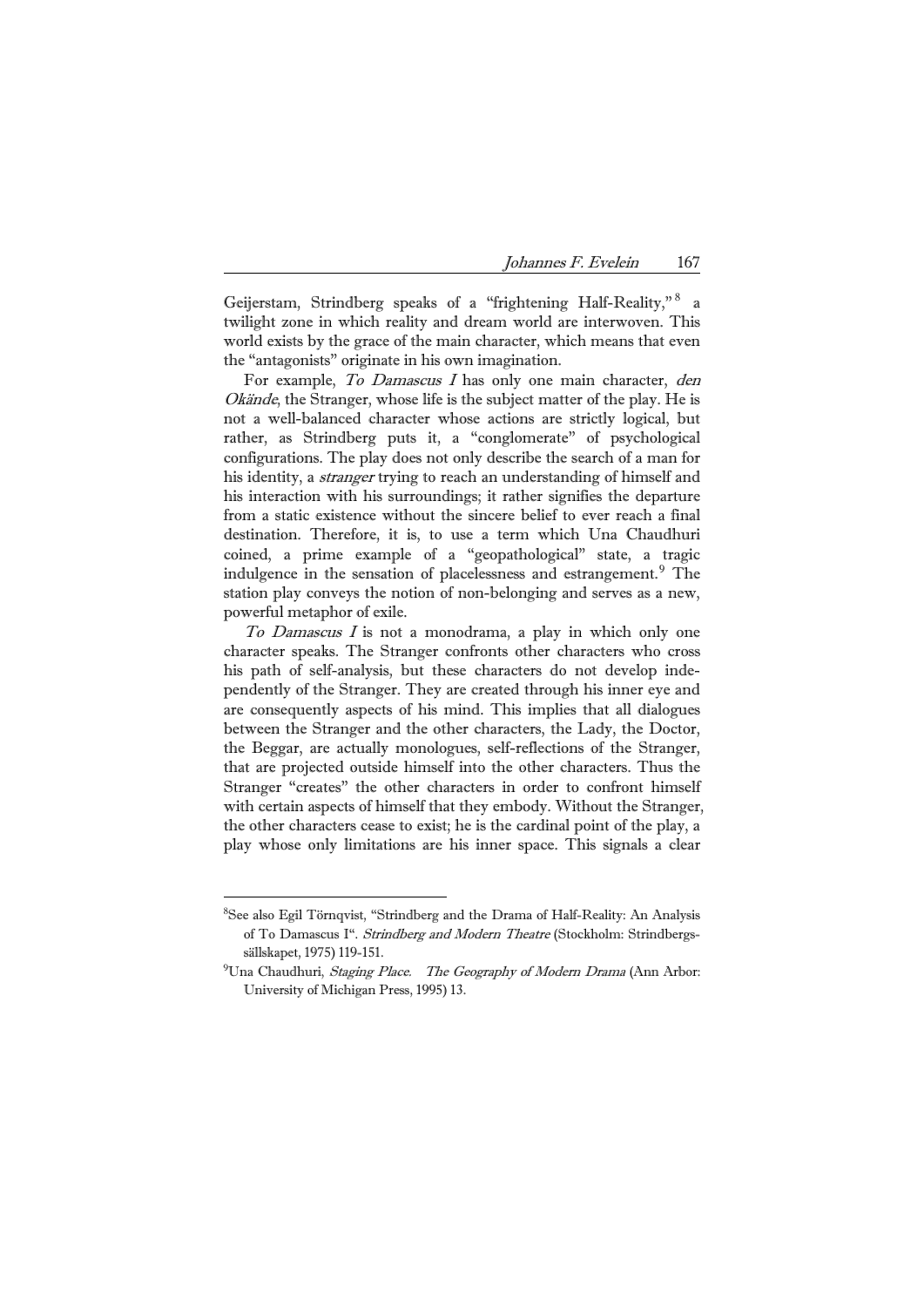break from the classical tradition in which the dramatic action is evoked by the interplay of largely sovereign characters.

 The dependence of the secondary characters on the Stranger becomes obvious during the first encounter between the Stranger and the Lady. He expresses his power over her by renaming her "Eve," though her real name appears to be "Ingeborg." She is the incarnation of his ideal woman, his "anima," called to life through his desire for her. The Stranger says to her mother, "By giving her a name I selected I made her mine just as I intend to make her over according to my wishes."[10](#page-5-0) This subordination also applies to the other characters: the beggar is the Stranger's double, bearing a mark on his forehead similar to the Stranger's mark of Cain, the outcast. The doctor is the Stranger's angst-projection. By extruding this image of fear from his mind into his imaginary world, he can try to overcome his own anxieties through exposing himself to the incarnation of his fears—to the "doctor." All characters have a specific function that relates directly to the Stranger. Without the Stranger's need for them, they fade away until he calls for them again.

The apparent discrepancy in importance given to the *dramatis* personae constitutes a terminological problem. Since most characters, i.e. characters in the traditional sense of the word, display a certain idea rather than individualize themselves by developing their own distinctive qualities, the word *character* seems a contradiction in terms. Therefore, the word *figure* would be better suitable for them and would capture their decreased significance. This would further be in agreement with Manfred Pfister's ontological differentiation between character and figure: his description of 'figure' as something deliberately artificial, functional rather than autonomous as an indi-vidual,<sup>[11](#page-5-1)</sup> approximates Strindberg's previously mentioned notion of characters as "conglomerates" of psychological configurations, i.e. constructs rather than real-life persons.

<span id="page-5-1"></span><span id="page-5-0"></span> $10$ August Strindberg, "To Damascus I," Plays of Confession and Therapy, transl. by Walter Johnson. (Seattle: University of Washington, 1979) 56.<br><sup>11</sup>Manfred Pfister, *The Theory and Analysis of Drama* (Cambridge: Cambridge

University Press, 1988) 161.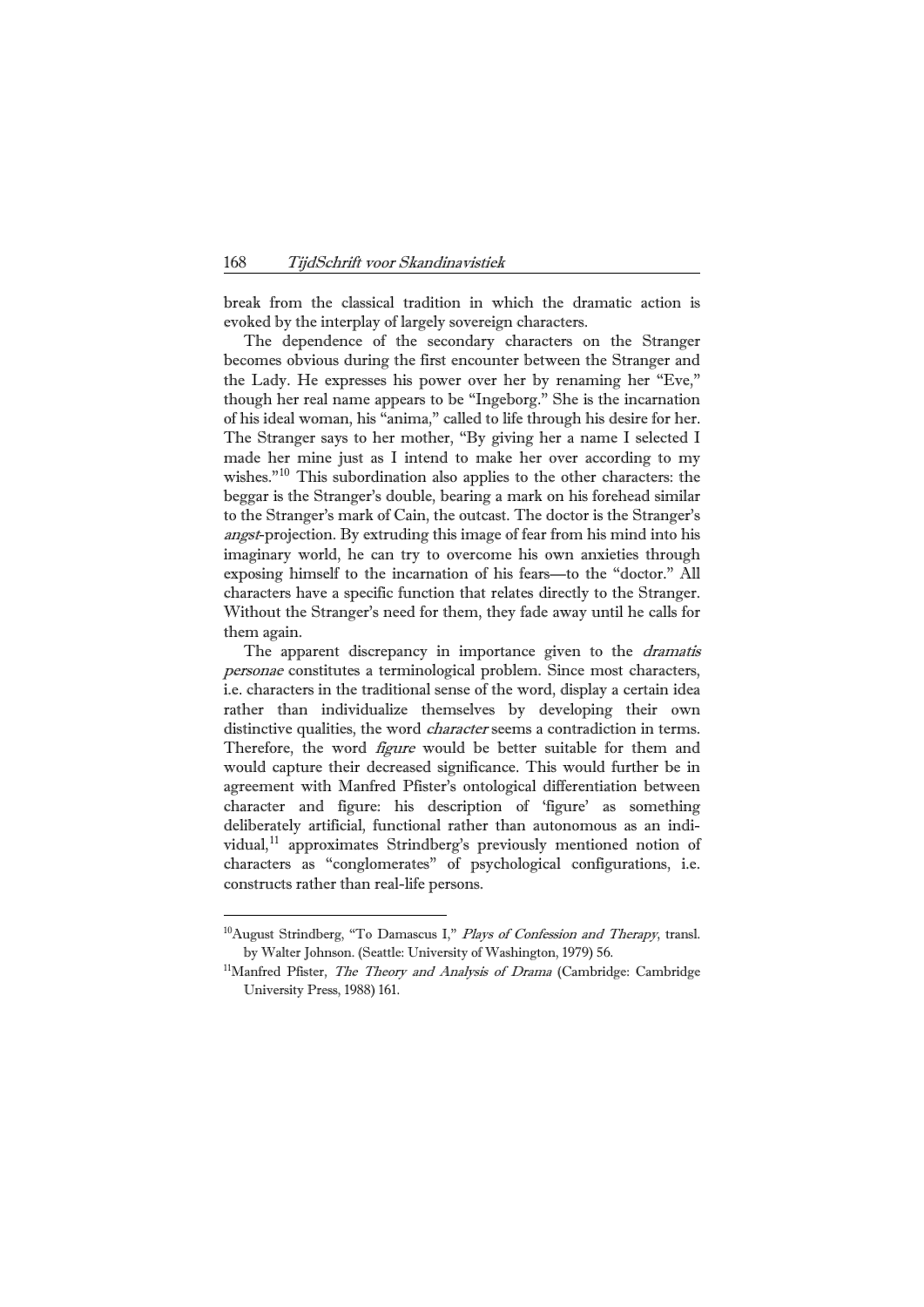| Johannes F. Evelein |  | 169 |
|---------------------|--|-----|
|---------------------|--|-----|

 The centralization of this main "figure," then, is the most important characteristic of the station play. It is his journey through the scenes that creates the dramatic format, in which the unity of place and time is abandoned and the emerged spacial and temporal disunity mirrors both the breakdown of spacial order—implicating the impossibility of being and belonging somewhere—and the timelessness of this condition. The structure of the journey through the tableaux is not necessarily chronological, for this would limit the dramatic possibilities of the play and would give the erroneous impression of linear goal-orientedness. Strindberg adopts a "dreamlike structure," as he explains in his much-cited preface to  $A$  Dream Play:

In this dream play, as in his former dream play To Damascus, the Author has sought to reproduce the disconnected but apparently logical form of a dream [...]. The characters are split, double and multiply; they evaporate, crystallise, scatter and converge. But a single consciousness holds sway over them all—that of the dreamer.<sup>[12](#page-6-0)</sup>

This dreamer is able to disregard boundaries that exist in real life: his world is a world far richer than the mere depiction of everyday life, but it is not a dream. It is a dramatic reconstruction of life in accordance with an underlying pattern of meaning which comes to light as the play progresses.

 What we see in the station play is a revolutionary dramatic form that abandons the traditional, classical structure of exposition, intensification, climax, peripety and catastrophe, and disregards the unity of time and place and the development of a plot. To use Walter Sokel's terminology, the play is "theme-centered"—the I-figure's quest as the play's thematic thread—rather than "plot-centered."<sup>[13](#page-6-1)</sup> Though this may hold true for Strindberg's station plays due to their thematic

<span id="page-6-1"></span><span id="page-6-0"></span><sup>&</sup>lt;sup>12</sup>Preface to *A Dream Play*, transl. Elizabeth Sprigge (Garden City: Doubleday, 1955) 193.<br><sup>13</sup>Walter H. Sokel, *Anthology of German Expressionist Drama: A Prelude to the* 

Absurd. (Ithaca: Cornell University Press, 1984) xxi.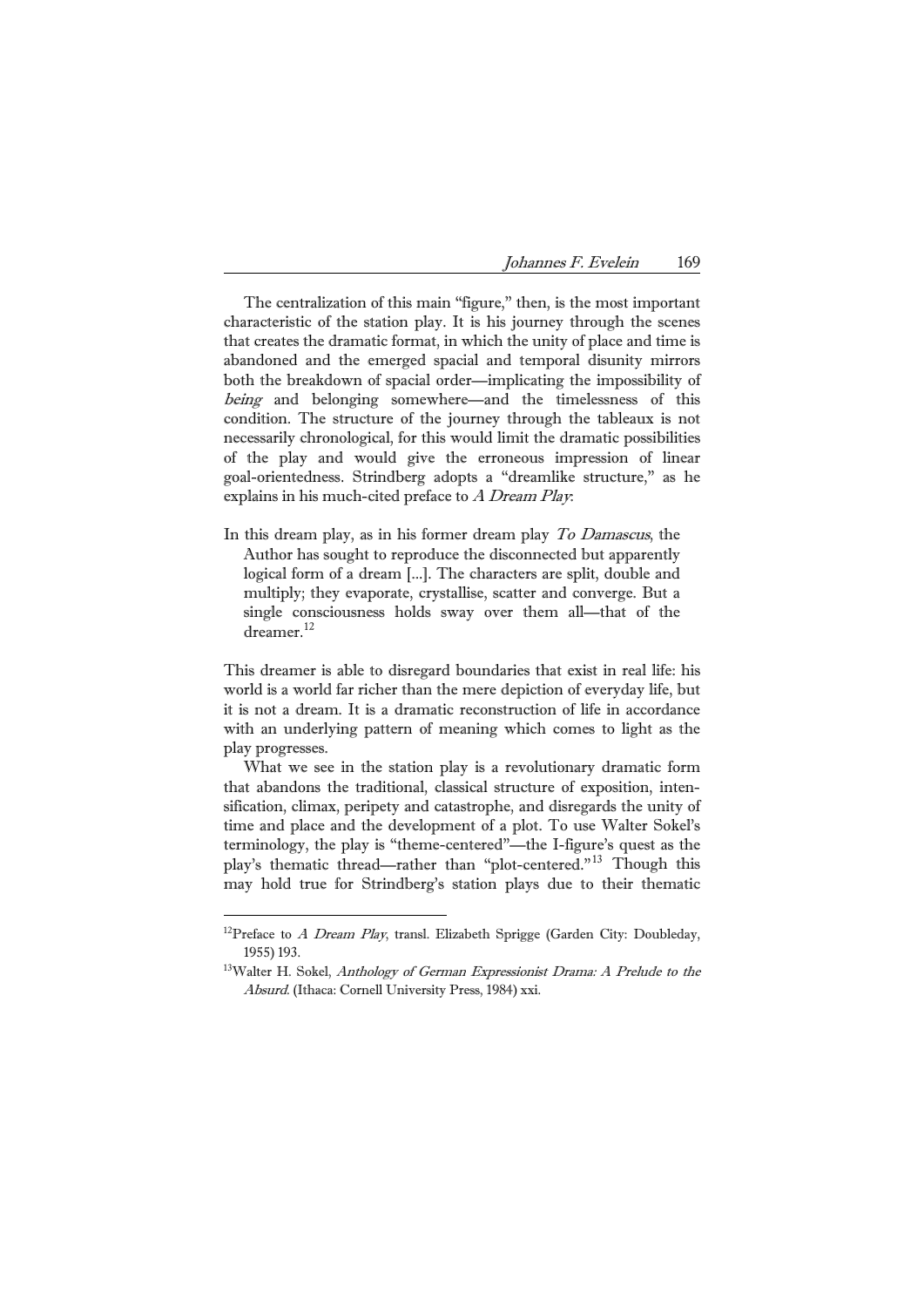repetition and lack of dramatic tension, its application to later German plays is problematic, as they tend to be conflict-centered: the archimedal point, as we will see in the discussion of German station plays, becomes the tension between the main character and his father, which then determines the psychological structure of the play. Peter Nicholls submits that the underlying pattern of expressionist drama is essentially the Oedipal conflict: "the family narrative is, in fact, everywhere in Expressionist theatre."<sup>[14](#page-7-0)</sup> This would constrain the expressionist drama of rebellion to a very narrowly defined frame, yet one could argue that Strindberg is able to transcend the "deterministic power of the Oedipal plot,"<sup>[15](#page-7-1)</sup> in that both the Stranger in To Damascus I and the Hunter in The Great Highway make no mention of their fathers and have abandoned their wives and children before the actual onset of the dramatic action. Their rebellion is turned against a metaphysical father image parallel to the conflict between Jacob and God. The patriarchal law from which they try to free themselves is a real factor, yet this constitutes a conflict very different from Nicholls' Oedipus plot. The entanglement of later German station plays with the Oedipal conflict would then present a clear deviation from the structure which Strindberg laid out in his drama. The Oedipal plot will be further discussed in the section "The German Station Plays."

 Since the genre of the station play derives its very name from the structure it employs, the precise nature of these "stations" needs to be explored. It was Strindberg who coined this term in To Damascus I, when the Mother of the Lady says to the Stranger: "My Son! You have left Jerusalem and you're on the way to Damascus. Go there! The same way you came, and place a cross at each station but stop at the seventh. You don't have fourteen as He did!"<sup>[16](#page-7-2)</sup> Here the *station* is a dramatic episode in the form of an imaginary journey, directly associated with Christ's fourteen stations of the cross. In To Damascus I, these stations are not congruous with the scenes that structure the play, since the

<span id="page-7-0"></span><sup>&</sup>lt;sup>14</sup>Peter Nicholls, *Modernisms: A Literary Guide* (Berkeley: University of California Press, 1995) 159.<br><sup>15</sup>Nicholls, 159.

<span id="page-7-1"></span>

<span id="page-7-2"></span> $16$  To Damascus I, 76.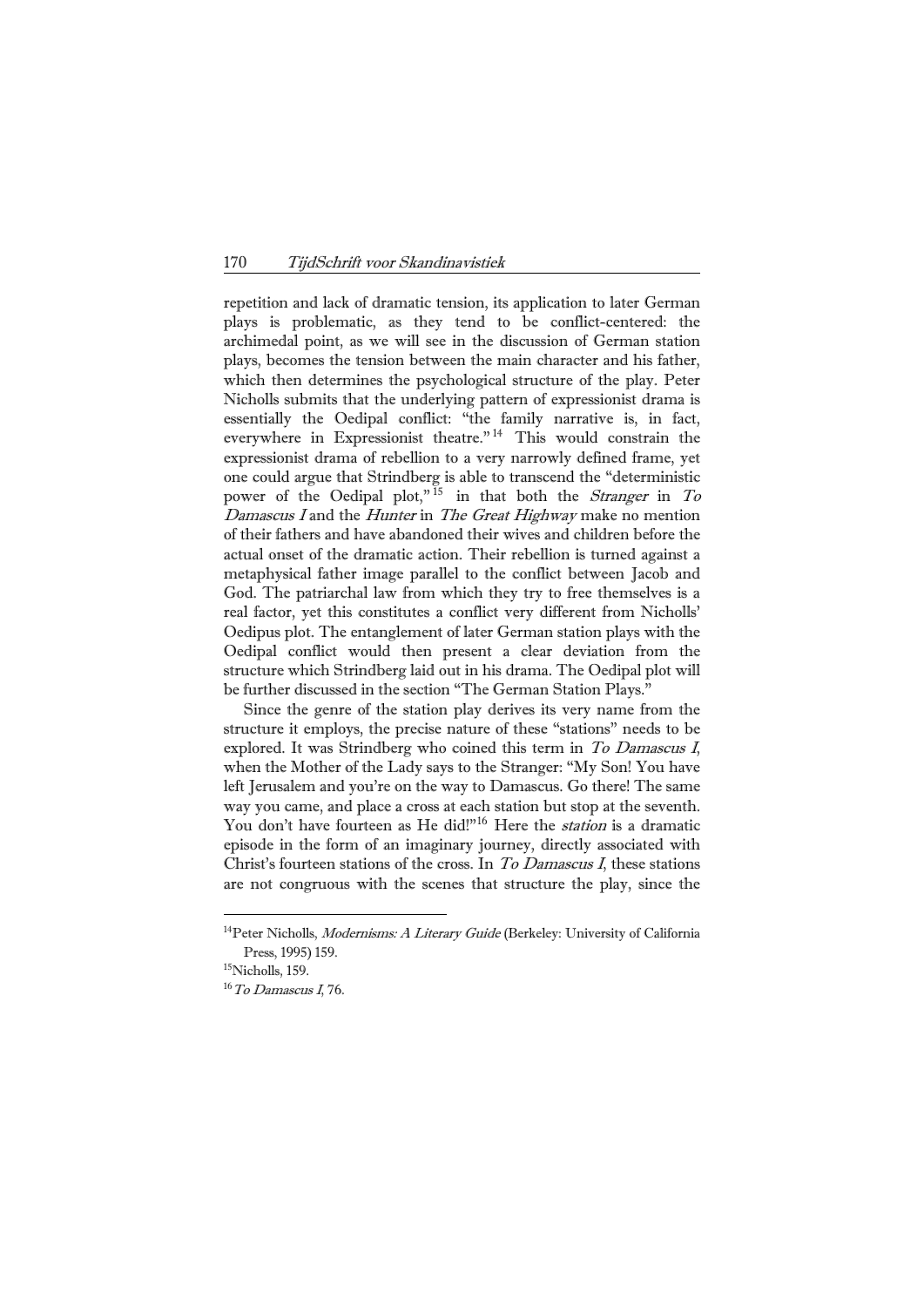seven stations on the Stranger's way to purify his soul are embedded in six scenes; hence the stations are smaller units than scenes.<sup>[17](#page-8-0)</sup> In *The* Great Highway, the station structure is followed through more consistently, because the seven stations on the I-figure's path correspond with the number of scenes. In the latter play, the formal unit of a station can be equated with a scene. In plays influenced by Strindberg, the station may denote a sequence of scenes (Georg Kaiser's Von Morgens bis Mitternachts) or sometimes even an entire act (Reinhard Johannes Sorge's Der Bettler; and Georg Kaiser's Hölle -Weg - Erde).

 Each station is an intersection on the main figure's path of life, where he meets certain personages and faces problems he must overcome—or at least consider—in order to continue his quest. The sequence of stations, meticulously planned, depicts the road on which the main figure journeys. The image of the road in the station play serves two purposes: firstly, it is a metaphor of transition that conveys a sense of rootlessness and facilitates the continuing yet vain search for self-realization. It allegorizes a rupture of the social construct of which the main figure can no longer be a part. In this respect, it exemplifies what Una Chaudhuri calls "ecological transit," during which characters are "utterly and irremediably at odds with their environments."<sup>[18](#page-8-1)</sup> Secondly, the image of the road is an important formal device that holds the otherwise loosely structured scenes tightly together.<sup>[19](#page-8-2)</sup>

<span id="page-8-0"></span> $17$ In his otherwise enlightening article Zur Dramaturgie des Stationendramas ("Beiträge zur Poetik des Dramas," ed. Werner Keller. Darmstadt: Wissenschaftliche Buchgesellschaft, 1976), Paul Stefanek considers the smallest station-unit to be the scene. This would, as shown here, disagree with Strindberg's play, because the scenic structure clearly spans the stations on the Stranger's journey.<br><sup>18</sup>Una Chaudhuri, *Staging Place. The Geography of Modern Drama* (Ann Arbor:

<span id="page-8-2"></span><span id="page-8-1"></span>University of Michigan Press, 1995) 81.<br><sup>19</sup>See also Ruprecht Volz, *Strindbergs Wanderungsdramen: Studien zur Episie-*

rung des Dramas mit einer Edition unveröffentlichter Entwürfe zu "Till Damaskus IV" (München:TUDUV-Verlagsgesellschaft, 1982).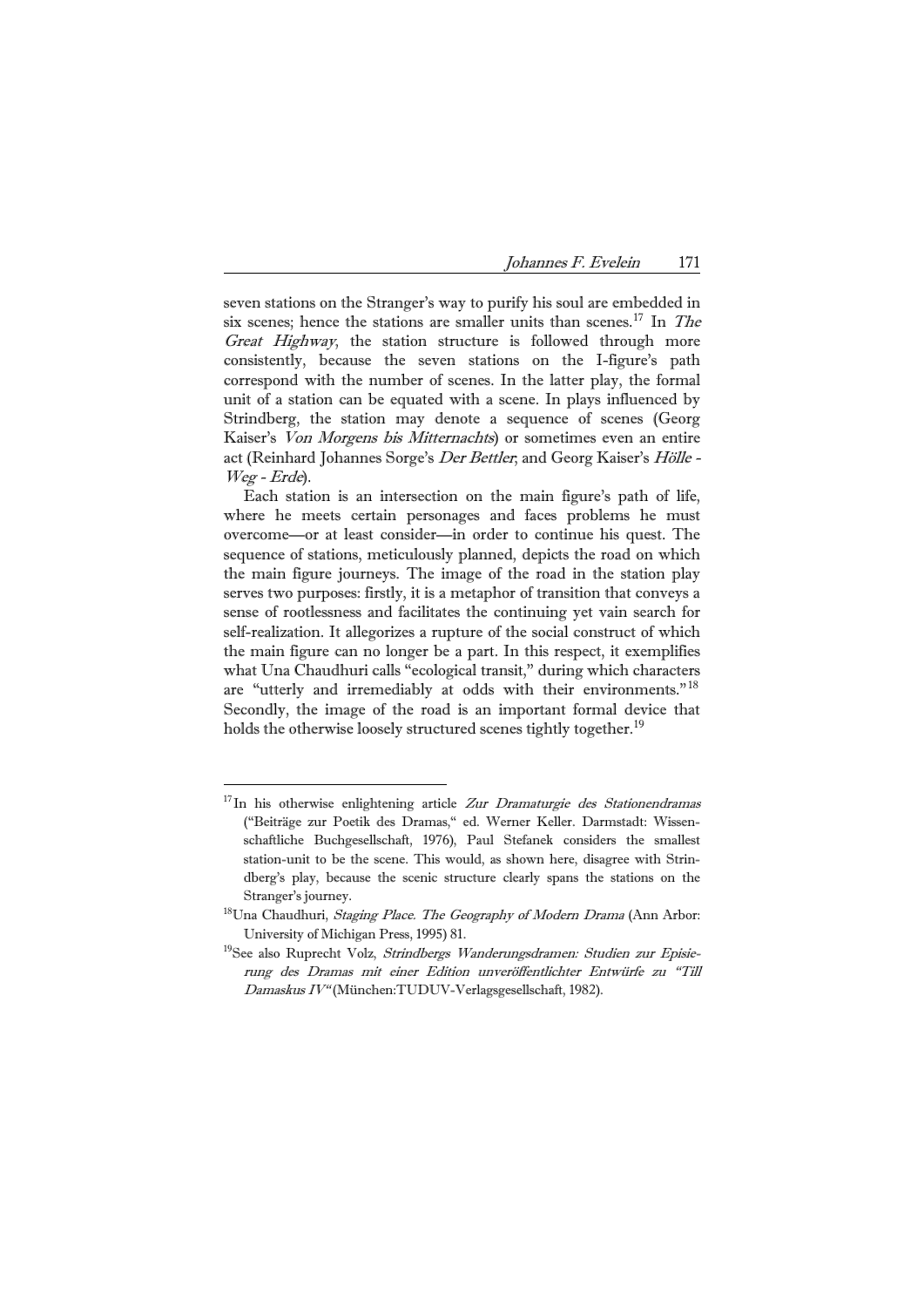In Strindberg's station play, the relatively free structural arrangement replaces, for the first time, the principle of logical sequence: here the selection and disposition of elements is dictated not by a syllogistic principle—the "Aristotelian" demand for the three unities—but mainly by a necessity arising from the playwright's inner sense of design. This stresses the anti-mimetic nature of the station play and allows an analogy to expressionist art in which, according to Wassily Kandinsky, the guiding force should be the internal necessity, creating a sovereign structure. Christopher Innes even goes as far as to compare what he calls "arc of discontinuous scenes (Bilderbogen)" to the "visual artists' preference for curvilinear forms."<sup>[20](#page-9-0)</sup> This "internally necessary" design in To Damascus I, as is well known, consists of a mirror-construction, in which the first eight stations on the Stranger's journey towards the central scene, the Asylum, are reflected in the last eight stations, which regress in reverse order, creating a cyclical arrangement. In essence, the play ends were it begins.

 Strindberg had come to believe that life is repetitive: confrontations with aspects of one's life again and again cause a constant struggle with one's own past. This conviction is displayed in the dramatic technique of his station play: certain leading motifs in the play are repeated over and over. Episodes from the past are constantly revivified by these suggestive touches; by means of leitmotifs, the drama is woven together into an organic whole. To these motifs, Strindberg assigns a symbolic meaning that recurs throughout the play. The Stranger in To  $D$ amascus  $I$  is fully aware of the repetitive character and wonders about the meaning he can derive from it: "Why does everything have to repeat itself [...] dead bodies and beggars and madmen and human destinies and childhood memories."<sup>[21](#page-9-1)</sup> As the Stranger reflects on the repetition of motifs, he suspects a metaphysical power to be the impetus behind his inner torture. Hence the landscape he journeys through becomes a highly symbolic landscape in which each detail is to be interpreted within a moral frame. Repetition of certain symbols

<span id="page-9-0"></span><sup>&</sup>lt;sup>20</sup>Christopher Innes, *Avant Garde Theatre*. 1892-1992 (London: Routledge, 1993) 39.  $^{21}$ To Damascus I, 40.

<span id="page-9-1"></span>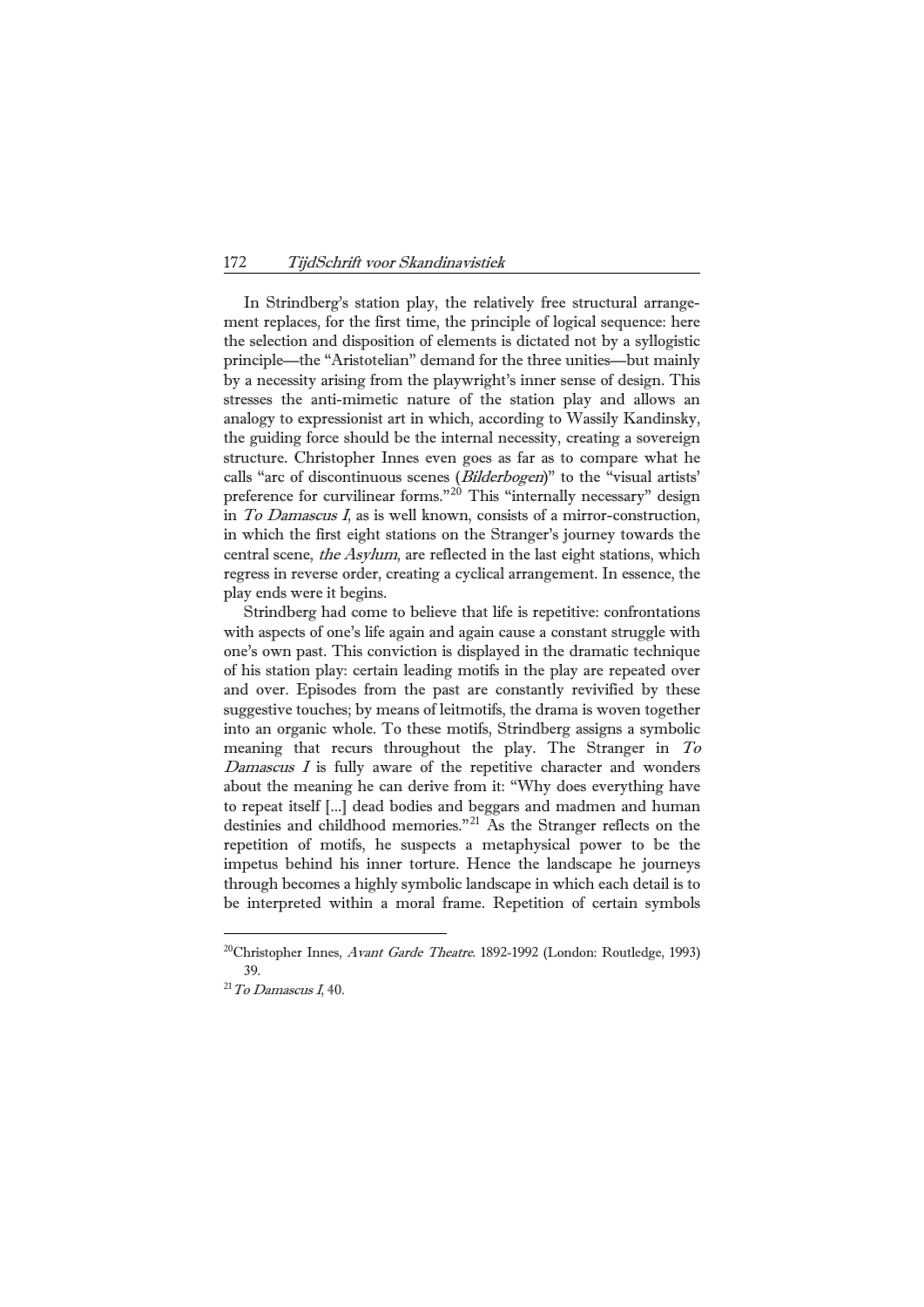emphasizes their importance for the main character's search. The play becomes a cluster of repetitive elements embedded in repetitious stations.

### Strindberg's Reception in Germany

<u>—</u>

Strindberg's new dramatic technique was adapted by a whole generation of German playwrights, whose work was frequently little more than imitative. After 1905 Strindberg's plays, such as To Damascus I and A Dream Play, were performed in German theaters more frequently than Gerhard Hauptmann's or Frank Wedekind's dramas, and the latter of Strindberg's plays soon became much more popular. In fact, a controversy arose about the question whether or not To Damascus I could at all be performed adequately. Therefore, if one only took the sheer number of performances into consideration, the influence of A Dream Play would have to be much greater. Yet, as Hans-Peter Bayerdörfer rightly points out, Strindberg's influence was not only exerted through the actual performances, but rather through his intentions.<sup>[22](#page-10-0)</sup> There was a general consensus about the highly modern and innovative qualities of  $To$  Damascus I which, enstaged, proved to be much less of a success. In general, one could say that Strindberg's influence on expressionist drama was of the same magnitude as Nietzsche's influence on expressionist thought. Strindberg's station play concept was received as a technical breakthrough, offering the playwright a vast field of dramatic expression that captures the essence of human struggle.

 The station play's centralized main figure served as an adequate medium to show the apparent disassociation of the self, one of the main concerns of expressionist playwrights. The antirealistic visualization of a journey through a symbolic inner landscape fascinated writers who tried to express psychological and irrational processes in the human

<span id="page-10-0"></span><sup>&</sup>lt;sup>22</sup>Hans-Peter Bayerdörfer, Hans Otto Horch, Georg-Michael Schulz, Strindberg auf der deutschen Bühne. Eine exemplarische Rezeptionsgeschichte der Moderne in Dokumenten (1890 bis 1925) (Neumünster: Karl Wachholtz, 1983) 38.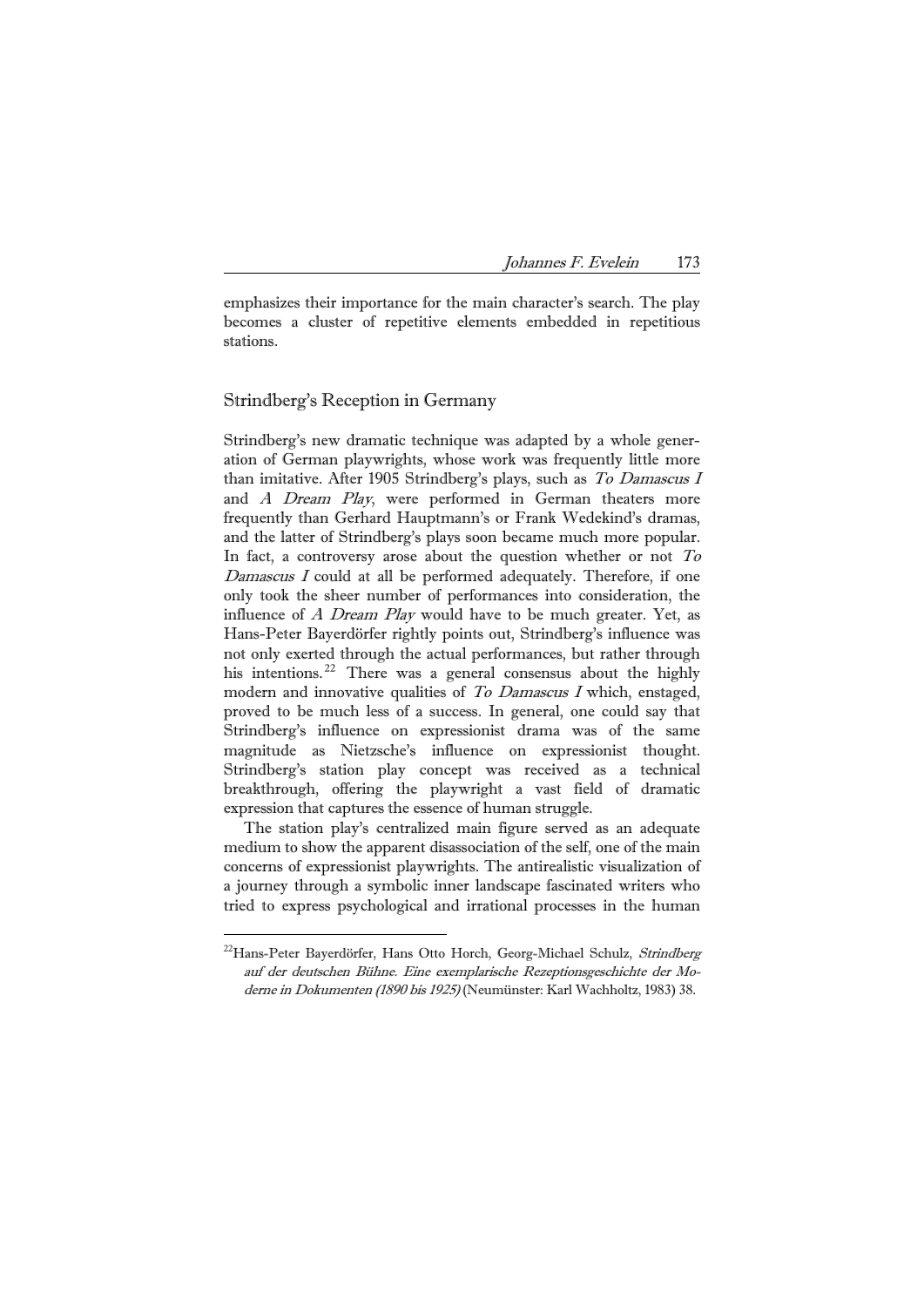mind. However, one has to recall that the journey displayed in Strindberg's plays clearly removes the main figure from society, whereas the expressionist playwrights' first and foremost concern was the possibility—after the necessary break with tradition and paternal structures—of a reunion of the alienated and isolated self with society. This indicates an important difference in ideology between Strindberg and the generation of expressionist dramatists.

### The German Station Plays

<u>—</u>

Approximately fifty German plays written from 1911 to 1920 are structured according to the station play technique, developing this genre and trying out its dramatic possibilities. Among these plays are Johannes Sorge's Der Bettler (1912), Hasenclever's Die Menschen (1918), Kaiser's Von Morgens bis Mitternachts (1917), Toller's Die Wandlung (1919), Brecht's Baal (1919) and Zuckmayer's Kreuzweg (1920).

The term *station play*, assigned to this genre by literary critics, was seldom used as a subtitle of a play. Only a small group of plays define the scenes as "stations," such as Julius Becker's *Das letzte Gericht: Eine* Passion in vierzehn Stationen (1919) or Hermann Kasack's Die Schwester: Eine Tragödie in acht Stationen (1920). The first drama in which the term "stations" is used as a formal unit was Strindberg's Wanderdrama (Vandrardrama): <sup>[23](#page-11-0)</sup> The Great Highway: Journey in Seven Stations (1909).

 Most German expressionist station plays are structured in accordance with the scenic sequence in  $To$  Damascus  $I_i$ , a monological main figure wanders through a set of scenes that are structured around him and that reflect his inner life. Yet this dramatic frame is presented in a number of varieties which together show the multitude of possibilities

<span id="page-11-0"></span><sup>&</sup>lt;sup>23</sup>As Ruprecht Volz states in his study Strindbergs Wanderungsdramen, it was Gunnar Ollén who reintroduced this term coined by Strindberg to describe the type of drama that displays an inner journey. Gunnar Ollén, Strindbergs dramatik. En handbok (Stockholm: Sveriges Radio, 1961) 359.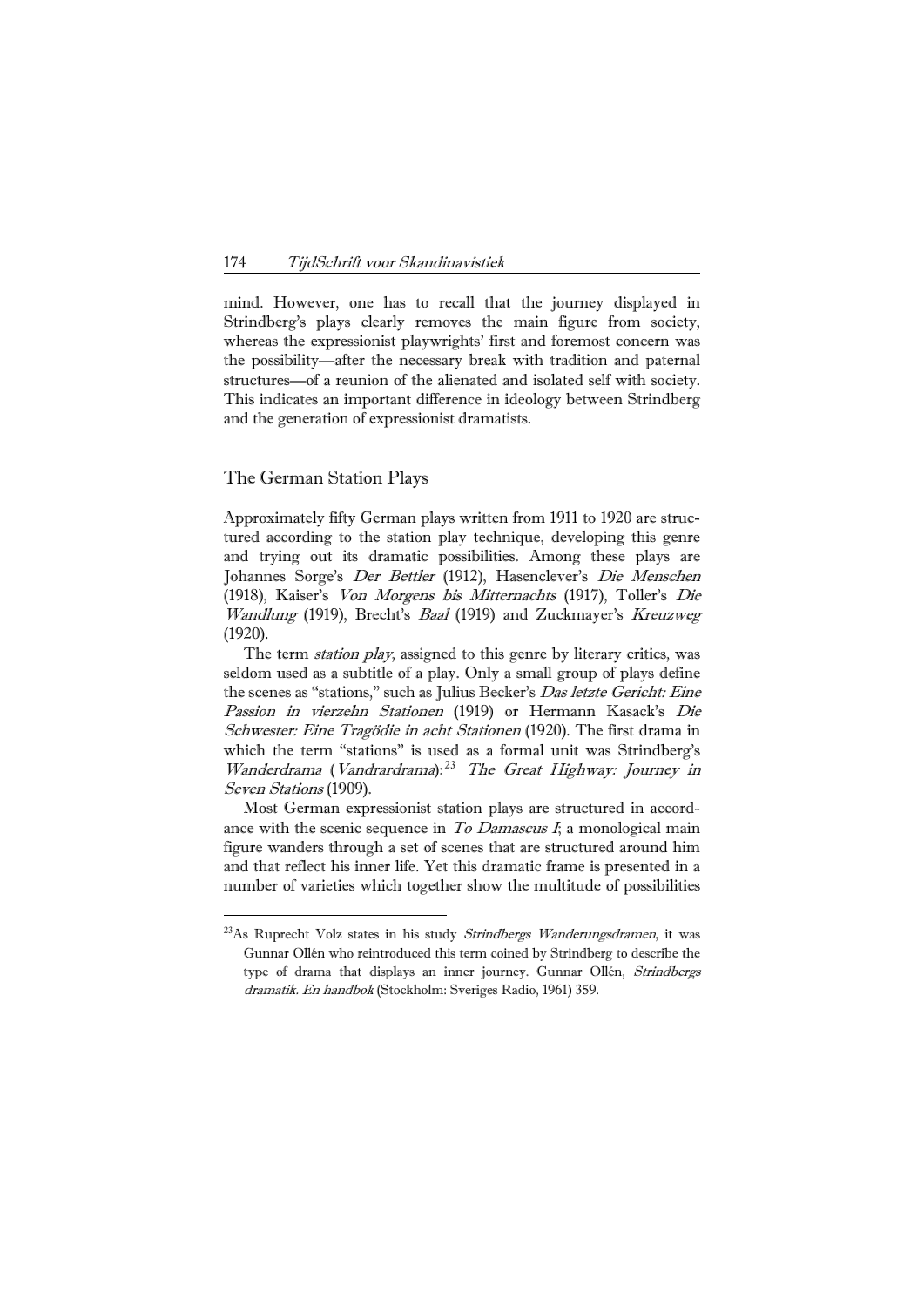this genre offers. Expressionist playwrights, keenly aware of the station play's popularity, exhausted themselves in searching for different subtitles for their plays that would show their indebtedness to the station structure, while at the same time advertise their originality and newness, such as Friedrich Wolf's Der Unbedingte: Ein Weg in drei Windungen und einer Überwindung (1919) or Dietzenschmidt's Die Verfolgung: Ein Alpdruck in sieben Stationen (1918). However, the variety in titles is countered by the repetitiveness in subject matter, since most plays show a single man's existential struggle with himself and his surroundings.

 In all but two German station plays—Toller's Masse Mensch (1919) and Zuckmayer's Kreuzweg—the main figure is a man, accompanied on his journey by a woman. Frequently the figure is nameless, so as to illustrate his loss of and search for identity. He is simply called "He" or "the Man"—the dramatic representative of mankind. He is furthermore named after his profession (oftentimes "der Dichter") or his name conveys a symbolic meaning ("der Jäger," "Hart," "Peregrinus," or "Bitterlich").

 Characteristic of the main figure in the expressionist station play is his obsessive—Strindbergian—self-exploration, a mostly metaphysical preoccupation with his inner world which brings about a completely solipsistic view on life. In short, the "I" becomes the center of the universe around which all secondary figures are structured subordinately. Yet paradoxically, this notion coincides with a deeply felt loneliness, an awareness of his self-inflicted break with society. The central figure is torn between his longing for isolation, for an existence as a self-contained being, and his desire to be a part of that very society from which he consciously broke away. Yet what sets the majority of German plays apart from their Strindbergian model is the maintained illusion that the connection between the individual and the "other" is not lost indefinitely, but that it can be re-established. The suffering becomes meaningful, even instrumental, whereas in Strindberg's plays one is seldom left with a sense of purposefulness.

 But other, far less optimistic, views are presented in which the central figure remains embraced by an unwavering self-centeredness that nourishes his ultimate conviction to be a sublime superego,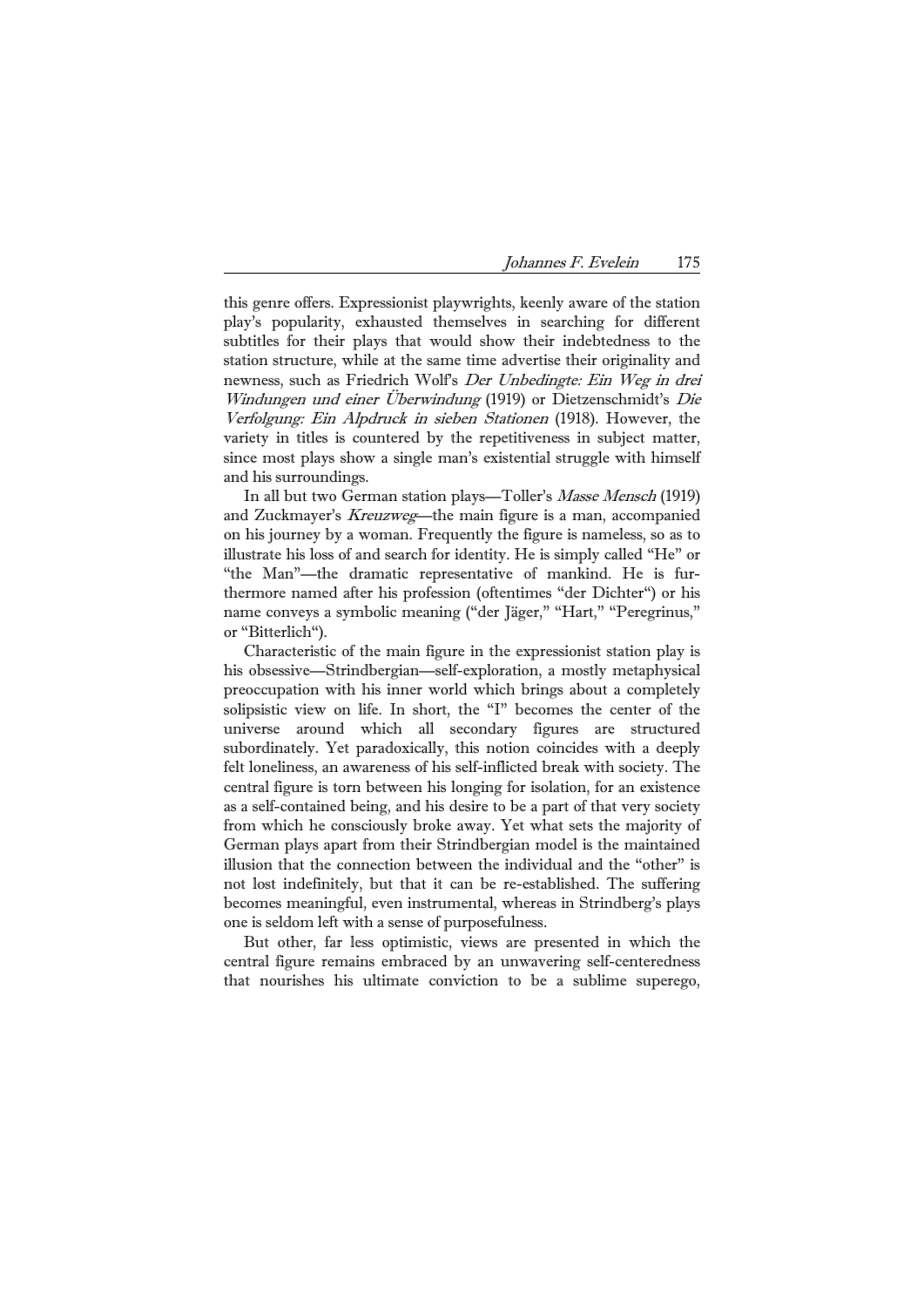preventing him from a reconciliation with his community and driving him into complete isolation. This is paradigmatically evident in Franz Csokor's *Die Rote Straße*.<sup>[24](#page-13-0)</sup> the main figure, "He," in his obsession with the diabolic side of his psyche and with the worship of his own "Weltschmerz," gives no attention to the people close to him and is therefore abandoned. His self-inflicted social exclusion is inevitable. Other examples are "Bitterlich" in Paul Kornfeld's Die Verführung,<sup>[25](#page-13-1)</sup> who detaches himself from the omnipresent petty-bourgeoisie which he despises, and "Peregrinus," after whom Reinhard Koester's play is named. <sup>[26](#page-13-2)</sup> Peregrinus chooses to live in solitude after many disillusionments in his relation to other people.

# Confronting the Other

È,

An important similarity between Strindberg's plays and the body of German station plays is the emergence of imaginary figures, offsprings of the main figure's own mind with whom he engages in conversation. His psychic dichotomy frequently finds expression in the appearance of a "Double," the "Other," who represents an idea that arises from the central figure's mind, though he himself had not been forced to confront it directly. The Double challenges him to a dialogue that reveals his schizophrenic disposition and—in most German plays—enables him to ultimately eliminate the paralyzing effects of his torment. The secluded main figure becomes aware of his responsibility in society as a member and a leader. His obsession with the self paradoxically evokes his "transformation" from self-indulgent egocentrism to selfless love, compassion, and leadership: the emergence of the "New Man".

<span id="page-13-0"></span><sup>&</sup>lt;sup>24</sup>Franz Theodor Csokor, Die rote Straße: Ein dramatisches Werk in vierzehn Bildern (Weimar: Gustav Kiepenheuer, 1918).<br><sup>25</sup>Paul Kornfeld, *Die Verführung: Eine Tragödie* (Berlin: S. Fischer, 1921).<br><sup>26</sup>Reinhard Koester, *Peregrinus: Drama in neun Bildern* (München: Kurt Wolff,

<span id="page-13-2"></span><span id="page-13-1"></span><sup>1919).</sup>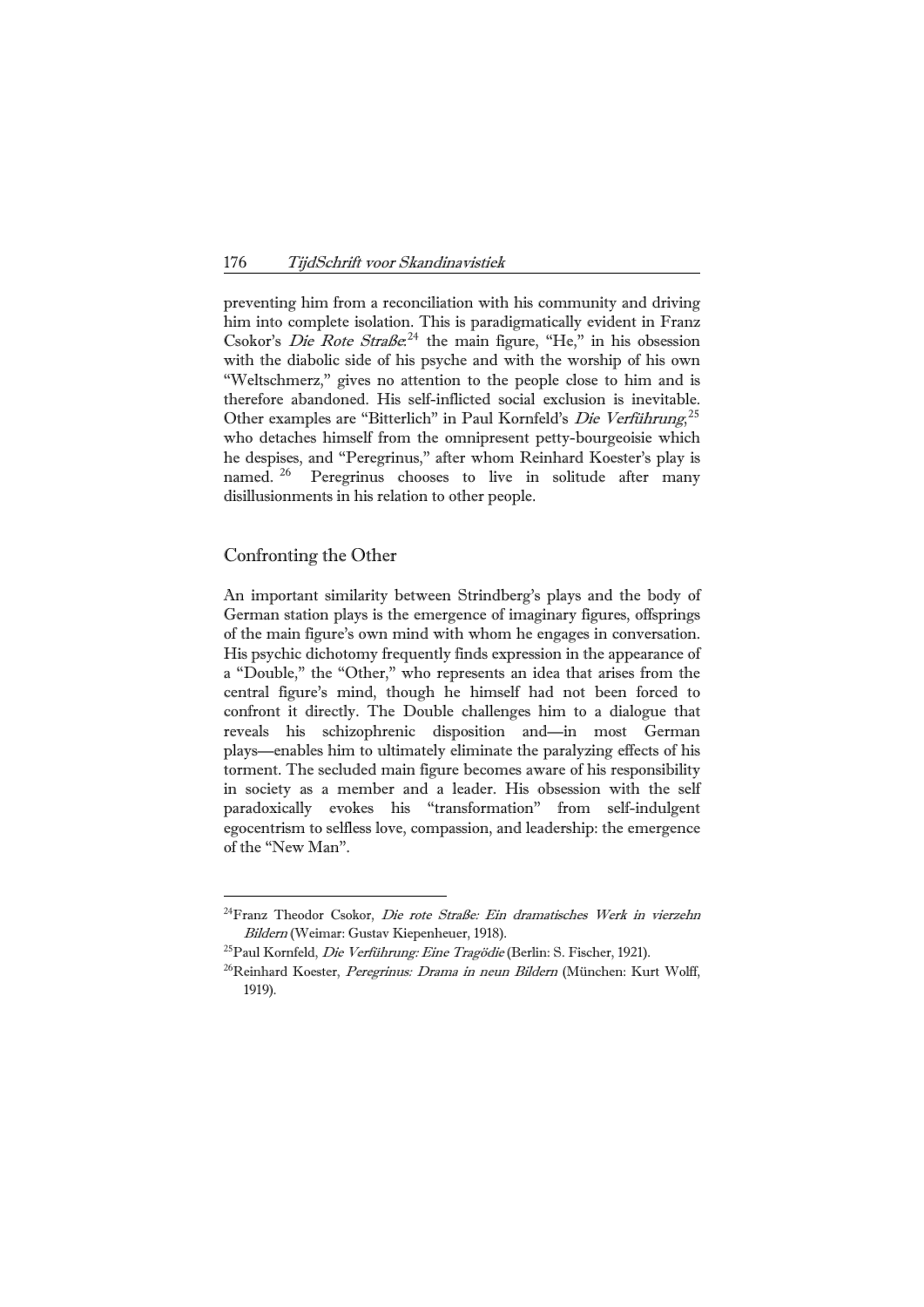The most frequently appearing secondary figure is a woman who accompanies the main figure on his journey. As the man assigns certain symbolic names to himself, he himself is confronted by a female figure whose name allows insight into her specific role in the main figure's life. According to their relevance in the transformatory process that the main figure is going through, it is helpful to divide these female figures into six "types" that together capture the essence of her relation to the central figure: the woman as *Maria*, Eve, the *fallen woman*, the central figure's personified Anima, femme fatale, or Sybil. All of these originate in the main figure's deep longings for direction and companionship.

 The Maria figure, repeatedly described as "radiant" or "luminous," embodies the positive energy to which the wandering main figure orientates himself. Her role in his "becoming" is crucial, since she sets him an example of purity and selflessness and convinces him of his mission. Eve's fate is intertwined with Adam's, the main figure's. Her name symbolizes a primal solidarity in fate—a shared responsibility for their wrongdoing and a joint effort to reach inner purification. The fallen woman has a naive yet pure love for humankind, a forgiving nature, and utter selflessness that strengthens the main figure's will to overcome his resentment and guides him on his way to becoming a New Human Being. Furthermore, the woman embodies the central figure's female principle or the projection of his anima, with which he pursues unification in order to regain his inner balance. Sealed together with his anima, his shattered self becomes whole again. The woman depicted as Sibyl conveys crucial insights into the very nature of the main figure, which together are the key to his final understanding of himself and his mission. In sharp contrast to these types of female figures in the expressionist station play is the femme fatale, "la belle dame sans merci." While in most cases the female figure is a catalyst for the man's personal change and a mental guide, the femme fatale seduces the man through her sexual attractiveness, entices him into her web of lust and temptation, and finally abandons him and leaves him in despair.

 The central figure's desperate need for direction crystallizes furthermore into a *dramatis persona* who personifies friendship and guidance, the figure of the Friend. As opposed to the woman, who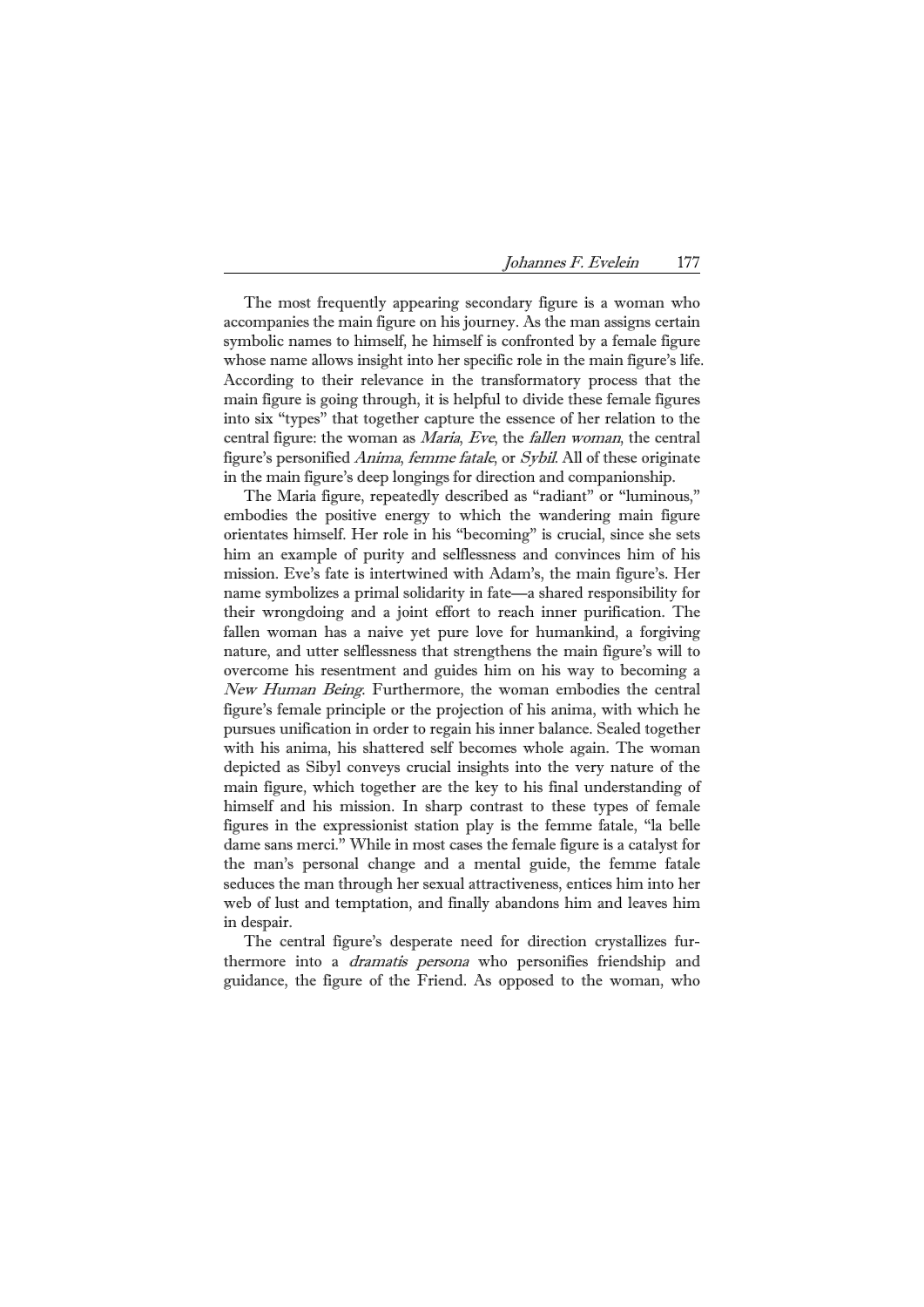accompanies the central figure on his journey throughout the scenes, the friend usually appears only in one station to give him advice. The friend is the answer to the main figure's cry for help, and his only function is to enlighten him, after which he does not reappear. The friend shows no development, as the main figure and the woman do, but he derives his ability to help and guide the central figure from his own experiences as an alienated wanderer; the friend's advice originates in the depth of his own personal inferno.

 A topic that certainly deserves mentioning is the main figure's resentment toward his parents, yet its discussion is less helpful for the definition of the generic boundaries than for the understanding of the main figure in the social context of Germany before the Great War. In the central figure's view, the parental home is the very source of his misery, because it represents a whole (Wilhelminian) generation defined by stifling oppression, authoritarianism, and bourgeois narrow-mindedness. By breaking away from his parents—in itself an expressionist topos and by no means limited to the genre of the station play—he hopes to rid himself of the wounds his youth had left him and open up new perspectives in his life. The confrontation between the two generations and the final break with the old becomes a *conditio* sine qua non for the central figure's further development and the examining of the self. Richard William Sheppard, in his study of four expressionist *Ich-Dramen*,<sup>[27](#page-15-0)</sup> views the very structure of these plays as Oedipal, in that it reflects the I-Figure's Lacanian attempt to overcome the "state of castration" inflicted by the Father by distancing himself from, even eliminating this symbol of authority. This analysis is useful for our understanding of the dramatic structure insofar as it reveals as the cause of all action a deeply felt sense of "lack" of something indispensable. Yet the Oedipal plot only applies in its most abstract, unclassical form, i.e. with the understanding of the father as the patriarchal Law, whose power is felt not only through physical presence, but as an abstract, even absent entity. Sheppard convincingly applies the Oedipal conflict to four *Ich-Dramen*, which are also good

<u>—</u>

<span id="page-15-0"></span> $^{27}$ Richard William Sheppard, "Unholy Families: The Oedipal Psychopathology of Four Expressionist Ich-Dramen," Orbis Litterarum 41 (1986): 355-383.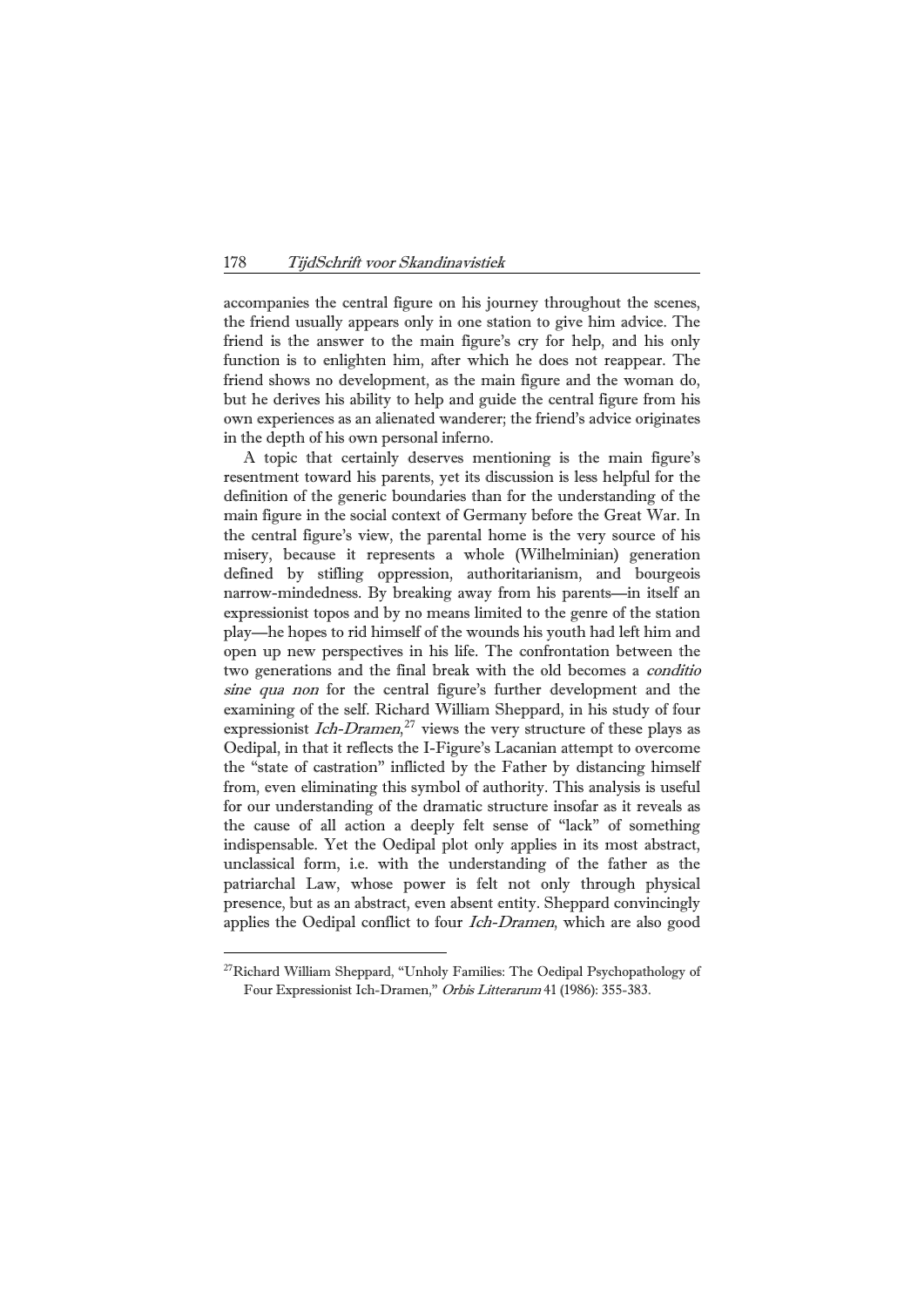examples of station plays: Hasenclever's Der Sohn, Kaiser's Von Morgens bis Mitternachts, Sorge's Der Bettler, and Johst's Der Einsame. A weakness is the rather unprecise conceptualization of the Father which strains the classical understanding of the Oedipal plot and which allows Sheppard to consider the "Kassierer" in Kaiser's Von morgens bis mitternachts to be a "Kastrierter" who has been depraved by the absent Father, the bank, and who compensates his loss by stealing money. Also, the Lacanian notion of the Oedipal conflict as tragic, unsolvable, leaves little room for a possibility of changing the status quo: "Consequently, the four plays implicitly suggest, notwithstanding any revolutionary rhetoric in the foreground, that a nihilistic hopelessness is the only alternative to the dominant, patriarchal code."[28](#page-16-0) Though this is certainly true for the station plays that Sheppard analyzes, it cannot be considered a formal hallmark of the station play in general.

# Archetypes of Alienation

Crucial in all station plays is the central figure's perception of himself as an outcast—at odds with his parents, alienated from his community, deprived of his social privileges, and abandoned even by his closest friends. This notion provides a deep insight into his own mind. Yet his understanding does not contribute to his peace of mind, but rather causes his despair. Similar to the "Stranger" in To Damascus I, the central figure frequently looks upon himself as "Cain" or "Ahasuerus" and consequently admits his own guilt and largely accepts the responsibility for his deprivation. His reference to and identification with this archetypal outcast broadens the dramatic spectrum, as his fate is understood as a metaphysical punishment for his own wrongdoing.

 Simultaneously, in trying to unwind the many threads that together spin his fate, the outlaw equates his sufferings with Adam's and

<u>—</u>

<span id="page-16-0"></span><sup>28</sup>Sheppard, 376.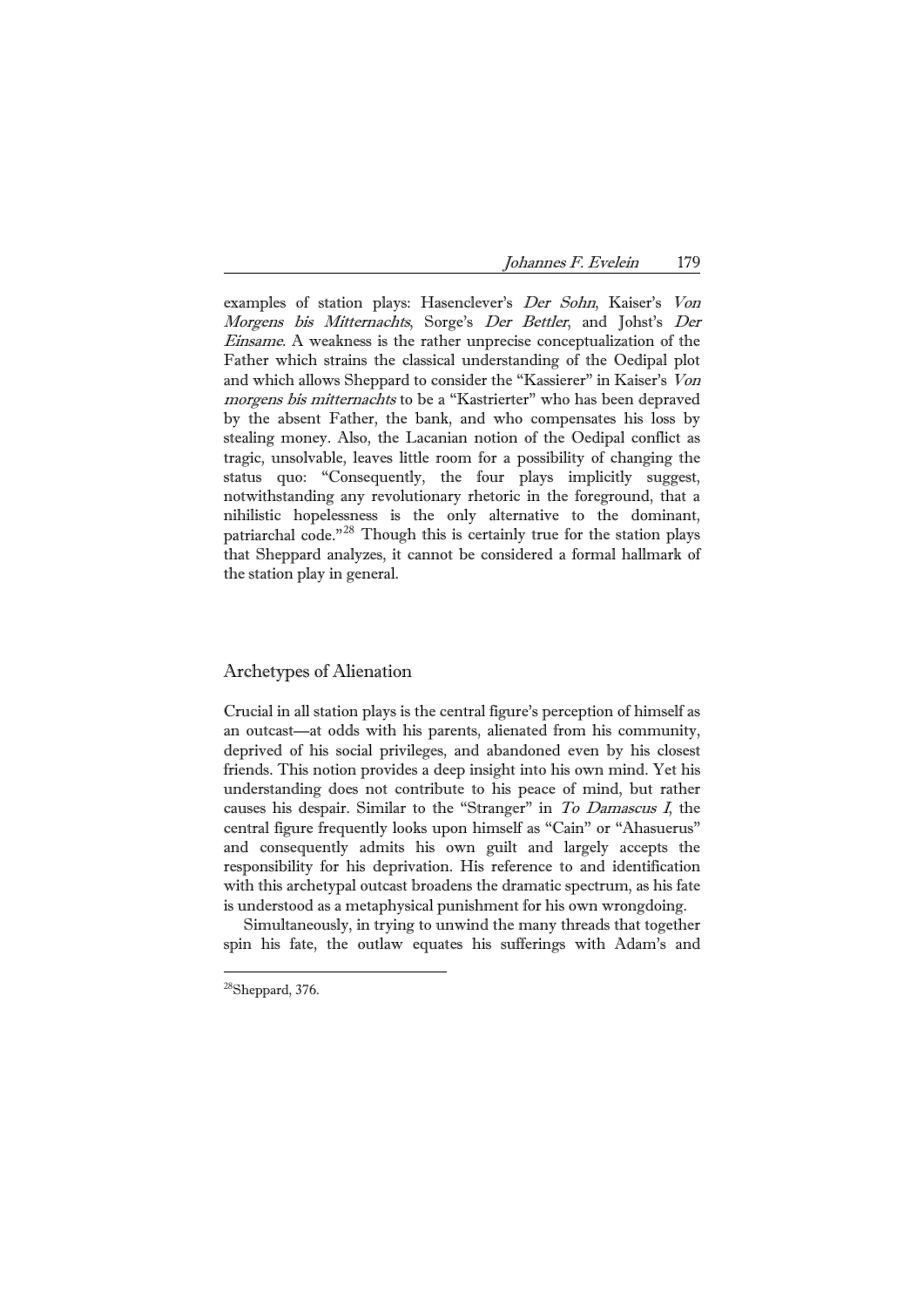considers himself the "first man." Consequently, his feelings of guilt become even stronger, as he takes Adam's fateful disobedience to God on his shoulders. His identification with Adam supports the previous statement that the central figure in the station play doesn't represent one isolated case or one man among thousands, but "der Mensch" as a representative of all mankind, his personal inner struggle as man's struggle. In a number of station plays, a striking parallel can also be drawn to the biblical figure Jacob, exemplified in Strindberg's "Stranger," who is symbolically left limping after a mystical battle with God. The tormented figure challenges his fate and therefore not only turns against society, but also against God, whom he holds responsible for his misery. In several plays the main figure detects profound similarities to Christ's calvary. During his moments of self-aggrandizement, he considers his torture to be a "via dolorosa," which puts his torment in a teleological perspective: his wandering becomes a mission to save the very world that has eluded him.

### Metaphorical Structures

The German expressionist station play, in all its formal variations, shows two distinctly different main structures: the circular and the linear structure. The station play's dominant structure can be traced back to Strindberg's To Damascus I and The Great Highway, in which, as was shown previously, both the "Stranger" and the "Hunter" end their journey at the very same point as where they had started it. The plays' first scenes are congruous with the central figures' final "stations," an example of the circular structure. Yet many station plays are linear sequences of scenes, whereby the dramatic form supports the central figure's teleological explanation for his wanderings; the action is geared to reaching a goal, whereas the circular structure conveys the pessimistic view that all attempts and all sufferings are futile.

 Both structural arrangements convey the metaphor of the "way" or the "road" that leads the main figure through various tableaux of his life, and which concurrently functions as the prime leitmotif that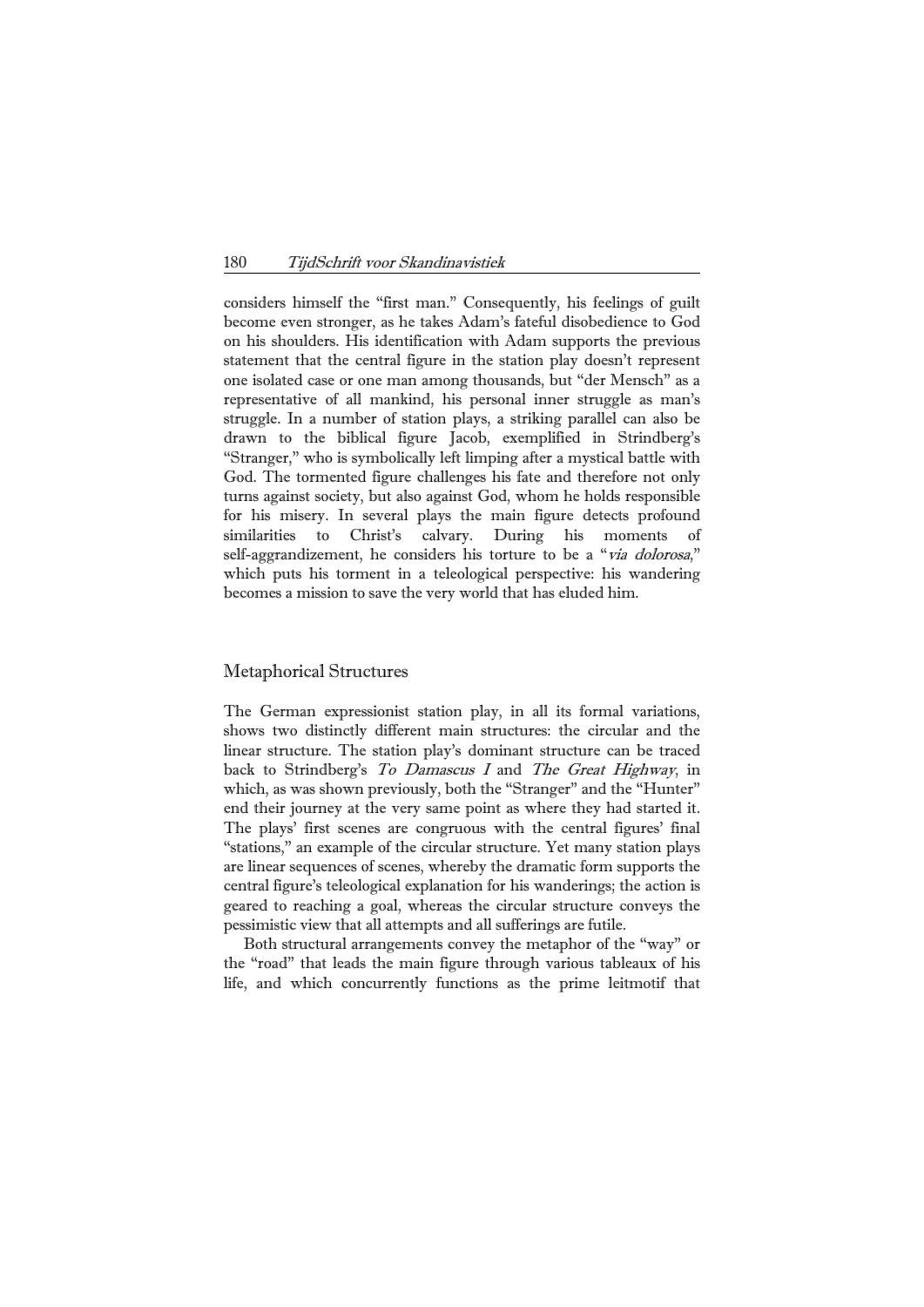strings the isolated stations together to a whole. The titles of a number of station plays reveal the importance of this metaphor: Franz Csokor's Die rote Straße, Georg Kaiser's Hölle - Weg - Erde and Strindberg's The Great Highway. The metaphor is of vital importance to the coherence of the scenic structure, because it compensates for the frequent shifts in time and place, otherwise unjustifiable in classical Aristotelian drama. The stations on the main figure's wanderings are manifold and the dramatic action oftentimes spans months, years, and — in Frido Grelle's *Ahasver, der ewige Kampf!* — even centuries. The discontiguous entities of time and location are stripped of their formal functions and now take on a symbolic meaning. The main figure's journey leads him through the seasons that present various landscapes and environments in which he is constantly exposed to new thoughts and ideas, problems, and solutions.

 The dramatic construct is further supported by a network of secondary leitmotifs, a technique Strindberg introduced in his station plays to illustrate life's repetitiveness and man's illusive sense of inner development. Each leitmotif conveys a symbolic meaning that is presented at the beginning of the play and that recurs throughout the scenes. Numerous examples occur in German expressionist station plays. Most remarkable is the abundance of arbitrary colors in the set design as well as in the text, to which a fairly consistent symbolic meaning within the play can be assigned. In Paul Kornfeld's Die Verführung, it becomes obvious that the use of colors is instrumental in externalizing the main figure's feelings when one of the figures says, "Gedanken strömen Luft aus [...] Pfui! Gedanken haben Farben!"[29](#page-18-0) Colors create a sophisticated idiom, most apparent in Strindberg's <sup>A</sup> Dream Play, in which a range of colors is introduced and frequently reappears: the blue aconite or the blue sails in Fairbay, expressing hope, and the woman's fading blue dress in Foulhaven, coinciding with her loss of love; the lawyer's black hands or the blackened hills in Foulhaven, epitomizing sadness and despair; the officer's red bouquet of roses, symbolizing lost hope and love, and the red pennants in the

<u>—</u>

<span id="page-18-0"></span><sup>&</sup>lt;sup>29</sup>Paul Kornfeld, *Die Verführung: Eine Tragödie* (Berlin: S. Fischer Verlag, 1921) 129.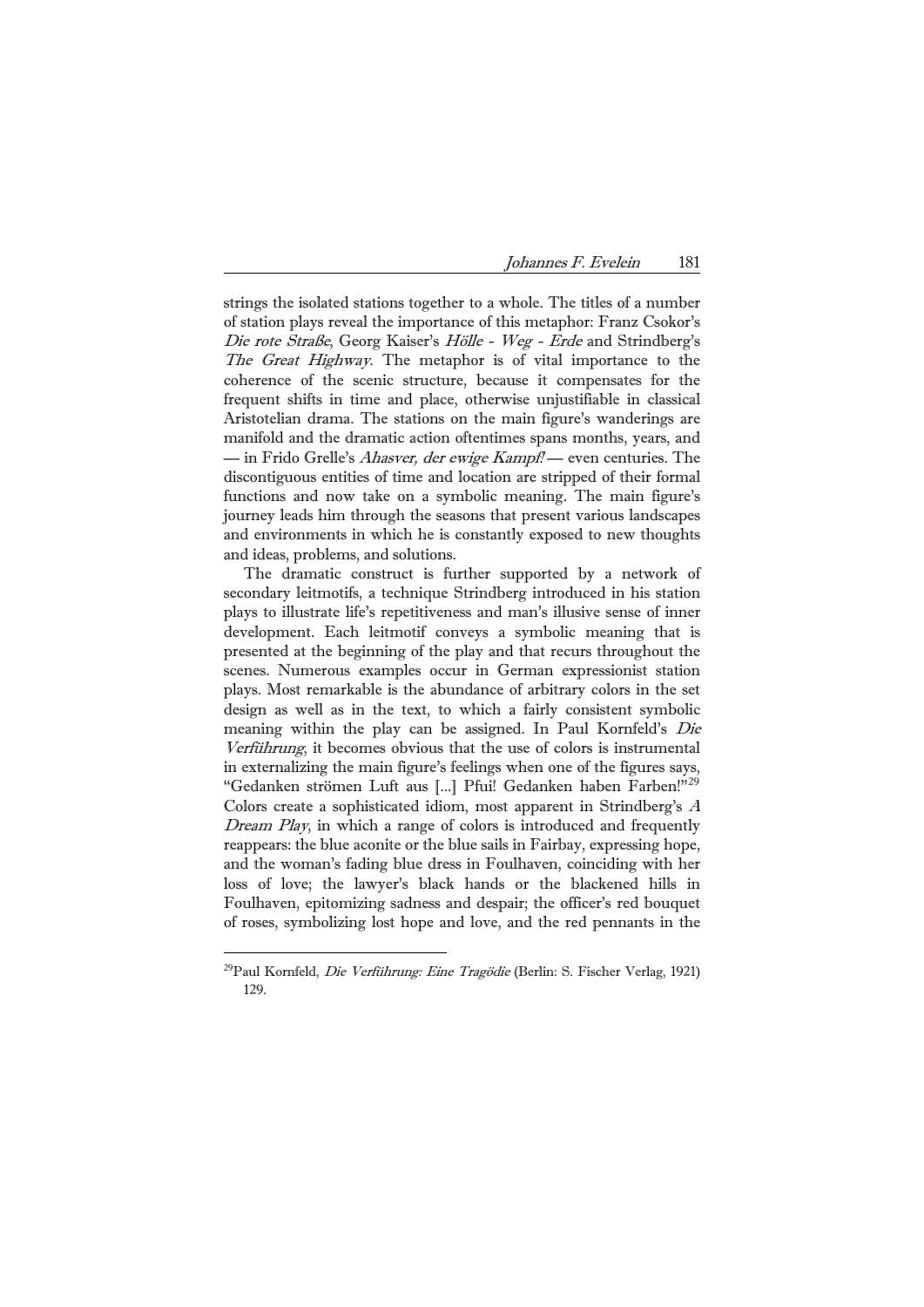boats' masts in Fairbay, contrasting sharply with the sulphurous yellow in Foulhaven and the yellow flag the quarantine master waves to prevent people from entering this infectious area. The Officer's answer to the Daughter of Indra's question about the significance of the red signal flag on the ship in Fairhaven reveals the nonverbal symbolic language of colors, arbitrarily and subjectively determined:

OFFICER: It means yes. It is the lieutenant's yes in red, red as heart's blood, written on the blue cloth of the sky.

DAUGHTER: Then what is no like?

OFFICER: Blue as tainted blood in blue veins.<sup>[30](#page-19-0)</sup>

 Besides the reiteration of semantically defined colors, the station play shows a variety of motifs whose prime function is the formal support of the main theme: leitmotifs frequently consist of one single word that is repeated or parodied throughout the play. This single-worded leitmotif is shown paradigmatically in Georg Kaiser's Von Morgens bis Mitternachts, in which the key motif, the "Bank" (a monetary institution), is revealed to be a "Fleischbank" that ultimately leads the main figure to repentance at the "Bußbank." Furthermore, leitmotifs appear in reiterated aphoristic phrases, repetitiously presented Ideas, or "*Dingsymbole*" that either recur invariably or that change in the course of the play, such as the growing castle in Strindberg's Dream Play or the Lady's progressing crochet work in To Damascus I, whose threads stitch together all the Lady's and the Stranger's sorrows. Finally, in a number of station plays, musical fragments are repeated. This pursuit relates certain dramatic tableaux to previous ones in the scenic sequence, in that the music heard evokes associations that are constant throughout the play.

Conclusion

<u>—</u>

<span id="page-19-0"></span><sup>30</sup>A Dream Play, 236.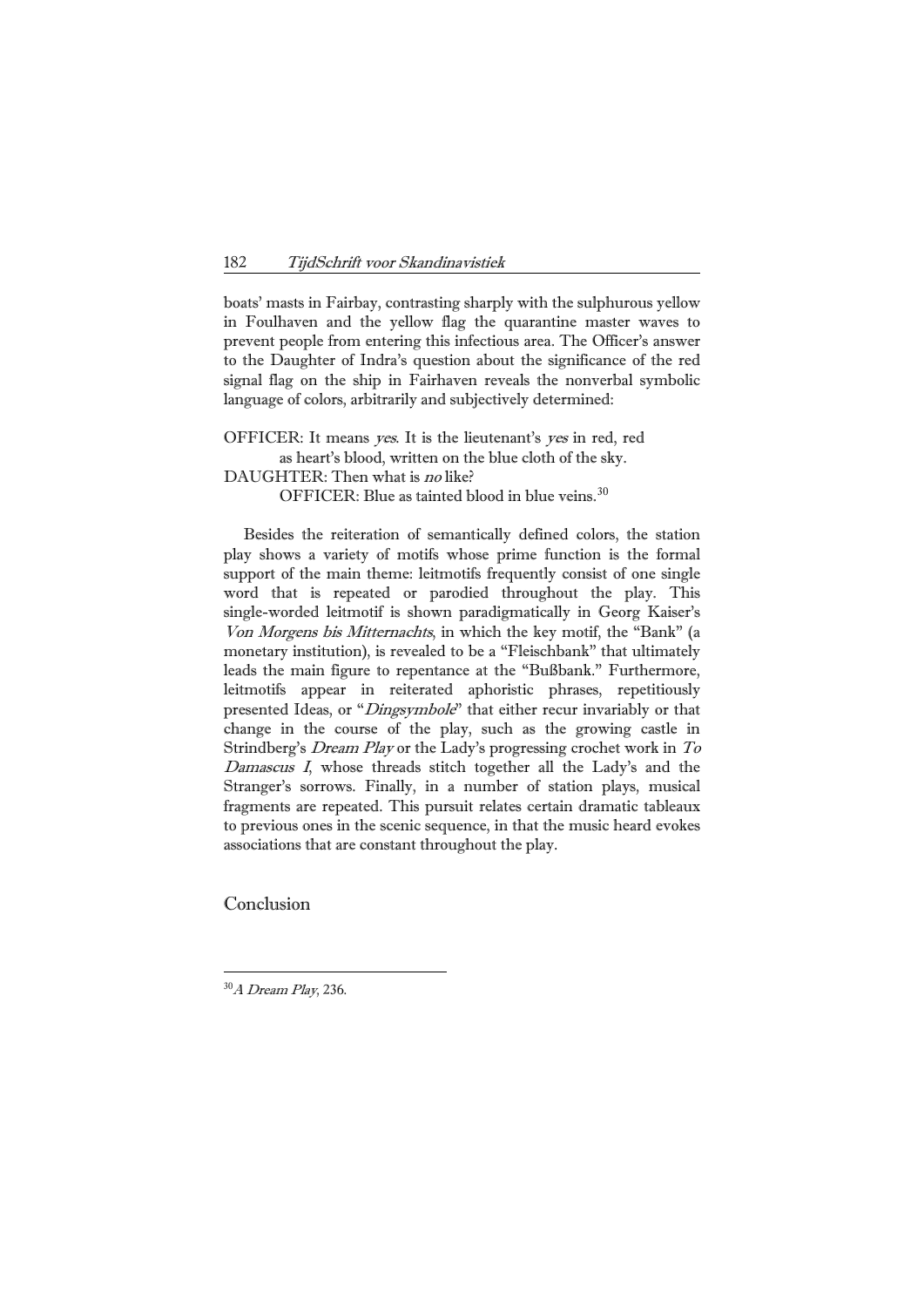| 183<br>Johannes F. Evelein |  |
|----------------------------|--|
|----------------------------|--|

August Strindberg's attempt to radically renew drama found its echo in the many dramatic experiments during the high tide of German Expressionism. One must agree with Thomas Mann's assessment of Strindberg not only as an important contributor to expressionism and surrealism, but rather as a pioneer whose groundbreaking work triggered important artistic impulses:

Als Dichter, Denker, Prophet, Träger neuen Weltgefühls stieß Strindberg so weit vor, als daß heute sein Werk im geringsten ermattet anmuten könnte. Außerhalb der Schulen und Strömungen und über ihnen stehend, vereinigte er sie alle. Naturalist so gut wie Neuromantiker, nimmt er den Expressionismus vorweg, macht sich die ganze Generation verpflichtet, die auf diesen Namen hörte, und ist auch zugleich noch der erste Surrealist—der erste in jedem Sinn.<sup>[31](#page-20-0)</sup>

The "first in every sense of the word," Strindberg can also rightfully be called the architect of the modern station play which served as a blueprint for the dramatic experiments of many expressionist playwrights. These writers turned to and explored the genre of the station play as the innovative dramatic vehicle and model for the conceptualization of a dramatically changed world par excellence. The station play must be considered largely an expressionist genre, though one can certainly find dramatic examples that show its viability beyond the expressionist era. Noteworthy in this context is the indebtedness of one of postwar Germany's most important and successful plays to the station play technique: Wolfgang Borchert's Draußen vor der Tür (1947). It must be said, however, that the end of Expressionism coincides with a dramatic drop in station play productions. Many of the expressionist station plays were debuts for the playwrights; Franz Werfel wrote only one station play, Der Spiegelmensch: Eine magische Trilogie (1920), after which he turned to a more realistic style; Carl Zuckmayer's *Kreuzweg* (1920) was followed by a lighthearted comedy,

<u>—</u>

<span id="page-20-0"></span> $31$ Thomas Mann, `August Strinberg', *Reden und Aufsätze 2* (Frankfurt am Main: S. Fischer, 1960) 371.